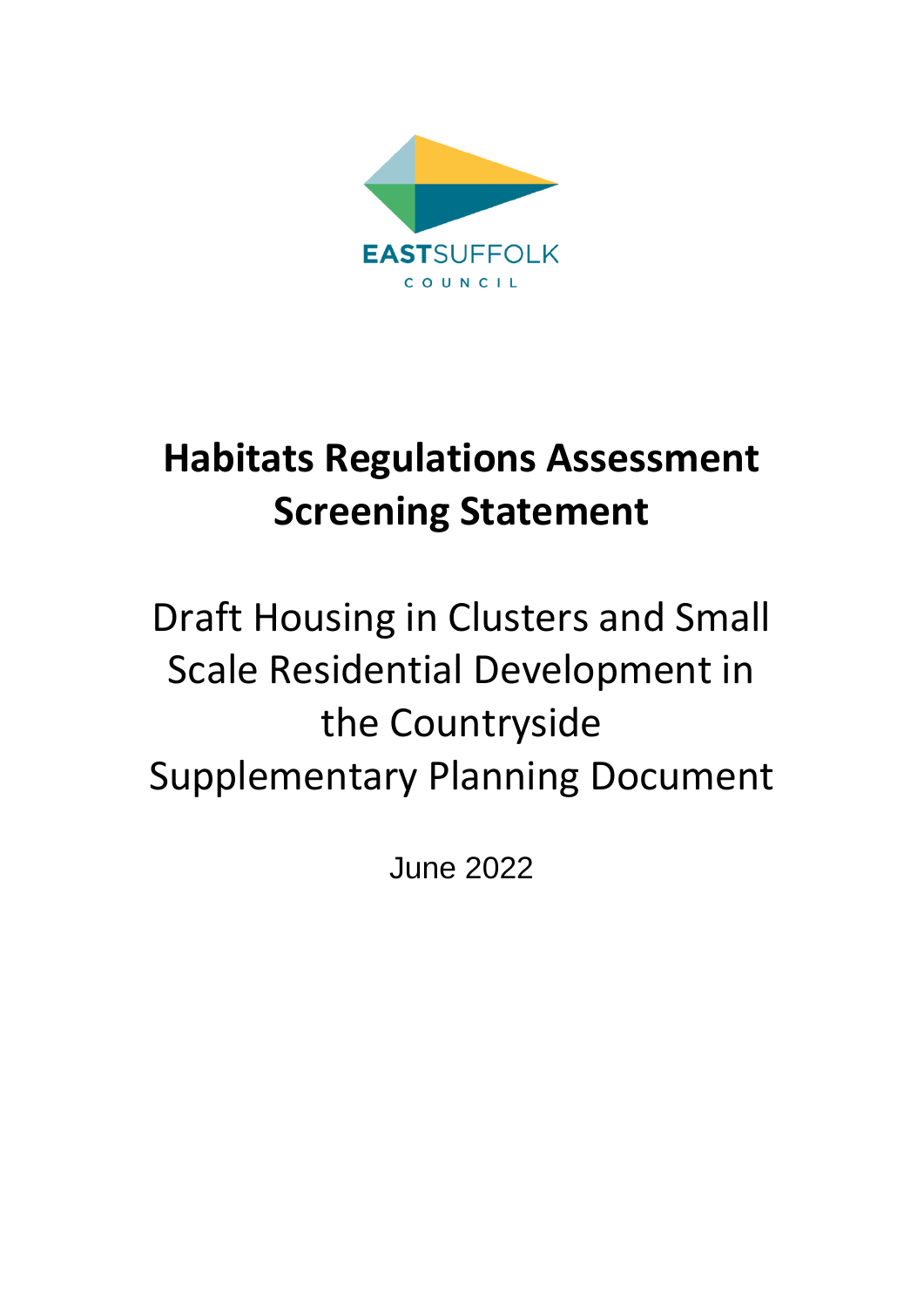## **Contents**

| 2. |                                                                                        |  |
|----|----------------------------------------------------------------------------------------|--|
| 3. | Draft Housing in Clusters and Small Scale Residential Development in the               |  |
|    |                                                                                        |  |
|    |                                                                                        |  |
|    | 5. Assessment of likely significant effects of the draft Housing in Clusters and Small |  |
|    | Scale Residential Development in the Countryside SPD on Habitat Sites 8                |  |
|    |                                                                                        |  |
|    |                                                                                        |  |
|    |                                                                                        |  |
|    | Habitat sites within 20km of the East Suffolk Council- Waveney Local Plan Area 19      |  |
|    | Habitat sites within 20km of the East Suffolk Council- Suffolk Coastal Local Plan Area |  |
|    |                                                                                        |  |
|    |                                                                                        |  |
|    |                                                                                        |  |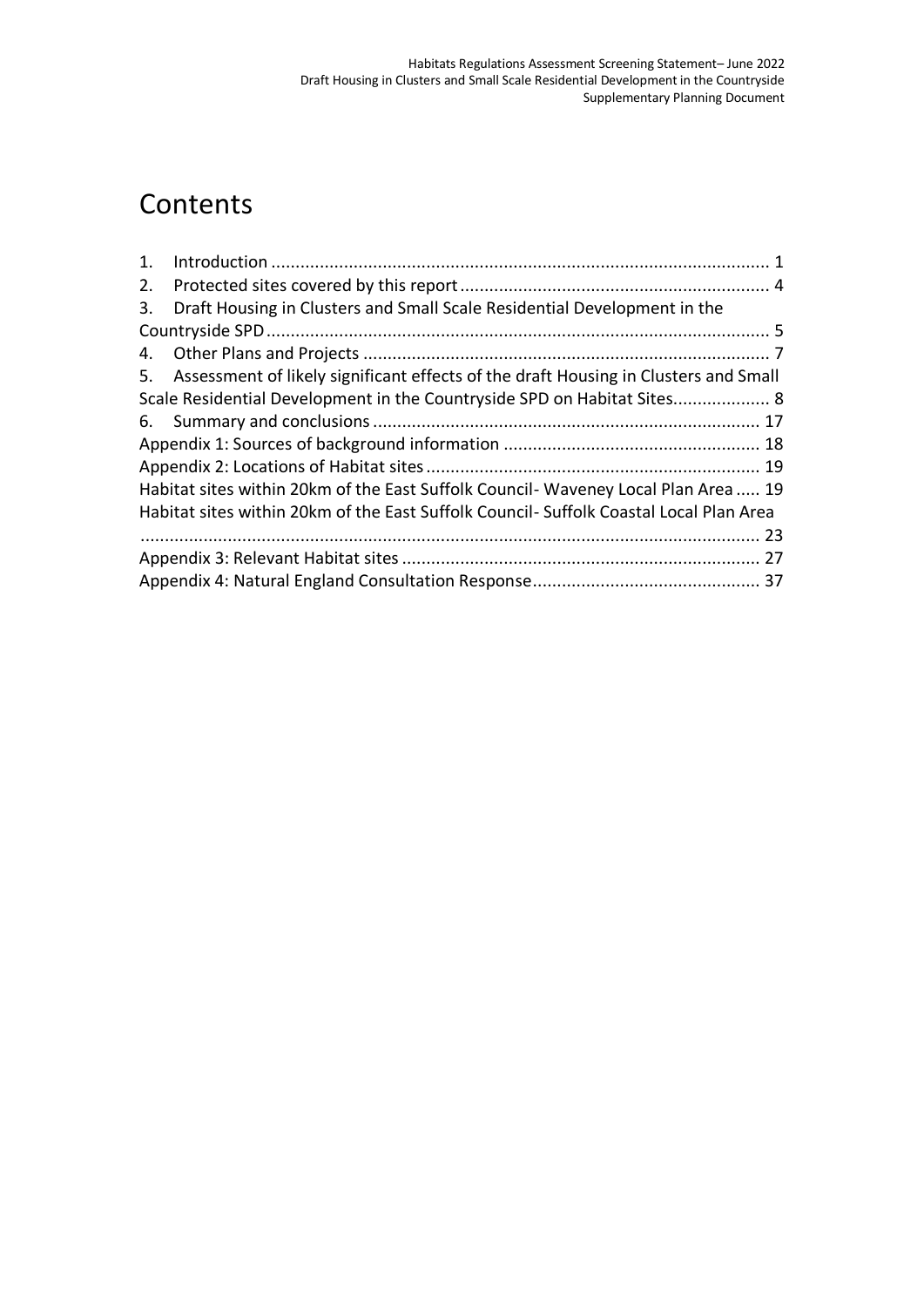#### <span id="page-2-0"></span>1. Introduction

- 1.1 The Conservation of Habitats and Species Regulations (2017) (as amended) provide protection for sites that are of exceptional importance in respect of rare, endangered or vulnerable natural habitats and species. The network consists of Special Areas of Conservation (SACs) and Special Protection Areas (SPAs). Both types can also be referred to as European Sites. The National Planning Policy Framework (NPPF) states that Ramsar sites should be afforded the same level of protection and refers to SACs, SPAs and Ramsar sites as 'Habitat Sites'.
- 1.2 The requirement to undertake Habitats Regulation Assessment (HRA) of plans and projects is set out in the Conservation of Habitats and Species Regulations (2017) (as amended).
- 1.3 Regulation 105 of the Conservation of Habitats and Species Regulations (2017) states:

'Where a land use plan:

- (a) Is likely to have a significant effect on a European site or a European offshore marine site (either alone or in combination with other plans or projects), and
- (b) Is not directly connected with or necessary to the management of the site, The plan-making authority for that plan must, before the plan is given effect, make an appropriate assessment of the implications for the site in view of that site's conservation objectives.'
- 1.4 The HRA is therefore undertaken in stages and should conclude whether or not a proposal or policy would adversely affect the integrity of any sites.
	- Stage 1: Determining whether a plan is likely to have a significant effect on a European site. This needs to take account of the likely impacts in combination with other relevant plans and projects. This assessment should be made using the precautionary principle. The screening assessment must reflect the outcomes of the 2018 judgement of the Court of Justice of the European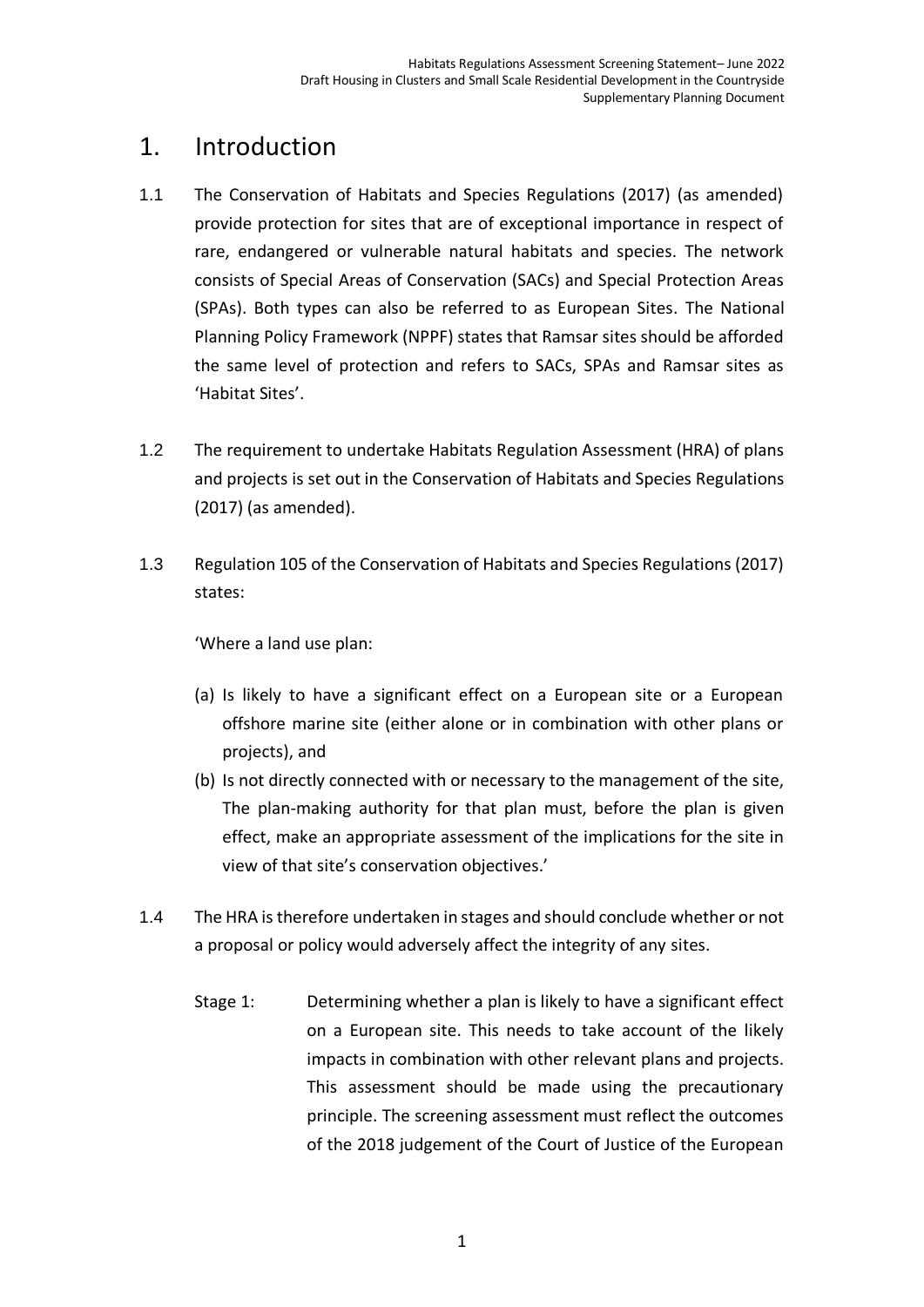Union<sup>1</sup>, which has ruled that where mitigation is necessary this must be identified through an Appropriate Assessment.

- Stage 2: Carrying out Appropriate Assessment and ascertaining the effect on site integrity. The effects of the plan on the conservation objectives of sites should be assessed, to ascertain whether the plan has an adverse effect on the integrity of a European site.
- Stage 3: Identifying mitigation measures and alternative solutions. The aim of this stage is to find ways of avoiding or significantly reducing adverse impacts, so that site integrity is no longer at risk. If there are still likely to be negative impacts, the option should be dropped, unless exceptionally it can be justified by imperative reasons of overriding public interest.
- 1.5 The draft Housing in Clusters and Small Scale Residential Development in the Countryside Supplementary Planning Document (SPD) is being produced by East Suffolk Council. The SPD will apply to the whole of the East Suffolk Council area, outside of the Broads. This report considers whether there are likely to be significant effects on protected Habitat sites and where a full Appropriate Assessment may be required.
- 1.6 East Suffolk (outside of the Broads) is covered by two Local Plans, the East Suffolk Council - Suffolk Coastal Local Plan adopted September 2020 and the Waveney Local Plan adopted March 2019.
- 1.7 Both Local Plans were subject to Habitats Regulations Assessment as part of their production. Where screening identified a likely significant effect, Appropriate Assessment was undertaken and the mitigation measures identified were incorporated within the Plans, resulting in conclusions that the plans will not lead to any adverse effects on Habitat sites within and in the vicinity of the (then) Suffolk Coastal and Waveney Districts. Both Appropriate Assessments identified recreational disturbance particularly from dog walkers as a significant effect. The Council has subsequently produced a Recreational

<sup>1</sup> C-323/17 – People over Wind, Peter Sweetman v Coillte Teoranta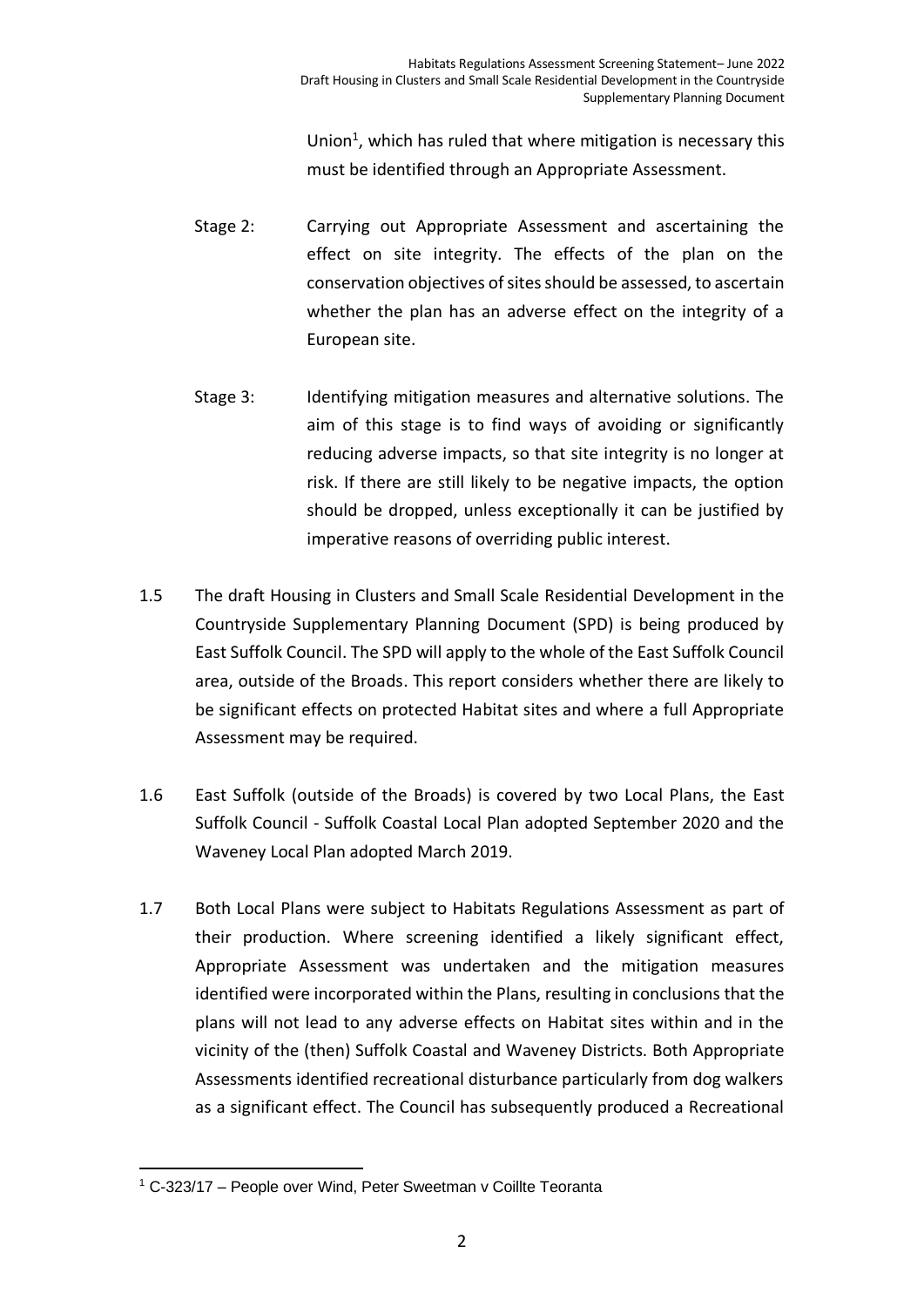Avoidance and Mitigation Strategy and requires payment towards mitigation from residential developments within 13km of the protected Habitat sites.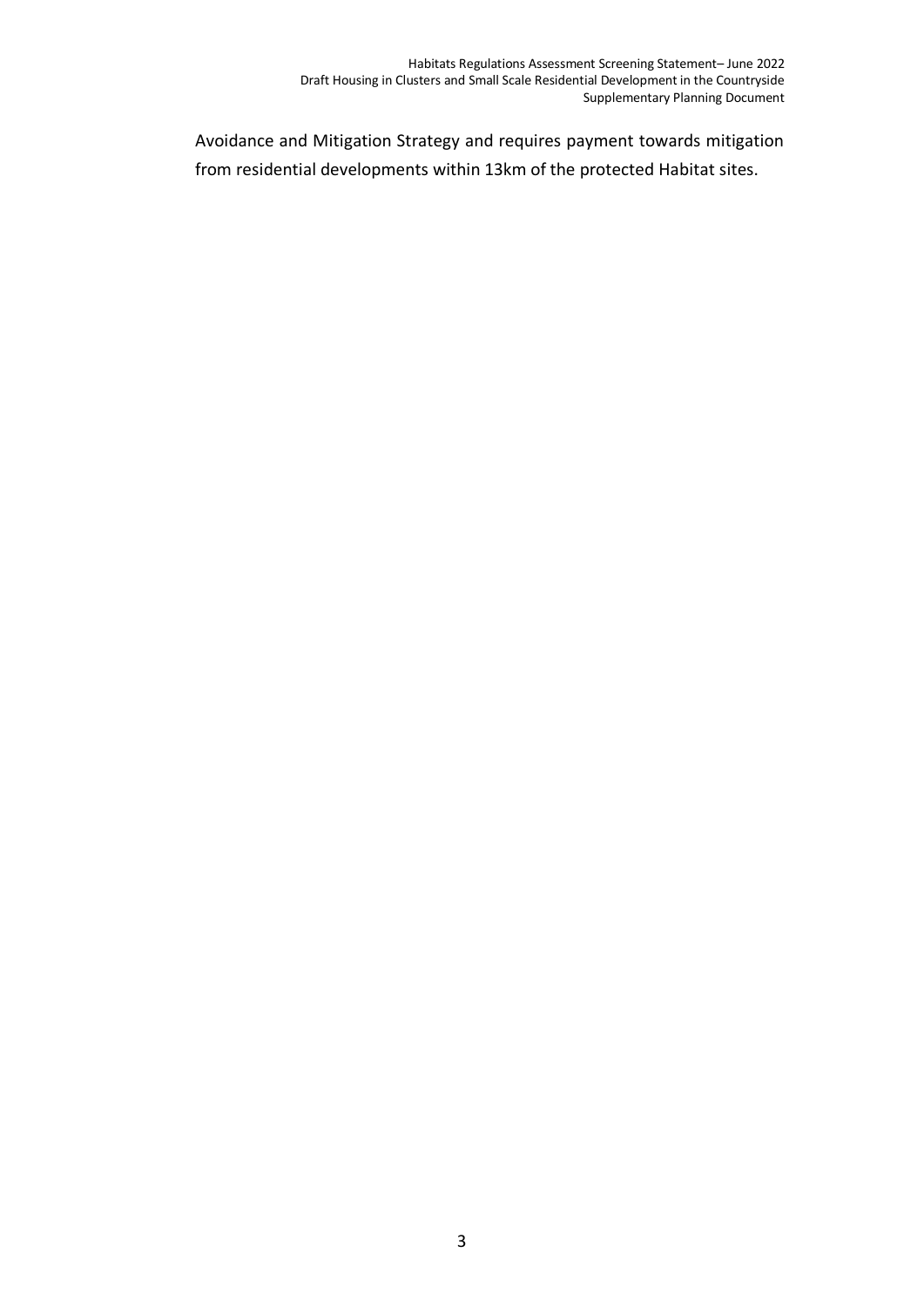#### <span id="page-5-0"></span>2. Protected sites covered by this report

2.1 Sites included in this assessment are listed in Table 1. This includes all sites that are within 20km of East Suffolk Council. The locations of the sites are shown on maps in Appendix 2 and the Qualifying Features and Conservation Objectives of the sites are contained in Appendix 3, along with a summary of the pressures and threats as documented in the Appropriate Assessments for the Local Plans.

|  | <b>Table 1: Relevant Habitat sites</b> |
|--|----------------------------------------|
|--|----------------------------------------|

| <b>Name</b>                                  |
|----------------------------------------------|
| Alde-Ore and Butley Estuaries SAC,           |
| Alde-Ore Estuary SPA, Ramsar                 |
| Benacre to Easton Bavents SPA                |
| Benacre to Easton Bavents Lagoons SAC        |
| Breydon Water SPA, Ramsar                    |
| Broadland SPA, Ramsar                        |
| Deben Estuary SPA, Ramsar                    |
| Dew's Ponds SAC                              |
| <b>Great Yarmouth North Denes SPA</b>        |
| Haisborough, Hammond and Winterton SAC       |
| Minsmere to Walberswick Heaths & Marshes SAC |
| Minsmere – Walberswick SPA, Ramsar           |
| Norfolk Valley Fens SAC                      |
| <b>Outer Thames Estuary SPA</b>              |
| Orfordness - Shingle Street SAC              |
| <b>Sandlings SPA</b>                         |
| Southern North Sea SAC                       |
| Staverton Park and The Thicks, Wantisden SAC |
| Stour and Orwell Estuaries SPA, Ramsar       |
| The Broads SAC                               |
| <b>Winterton-Horsey Dunes SAC</b>            |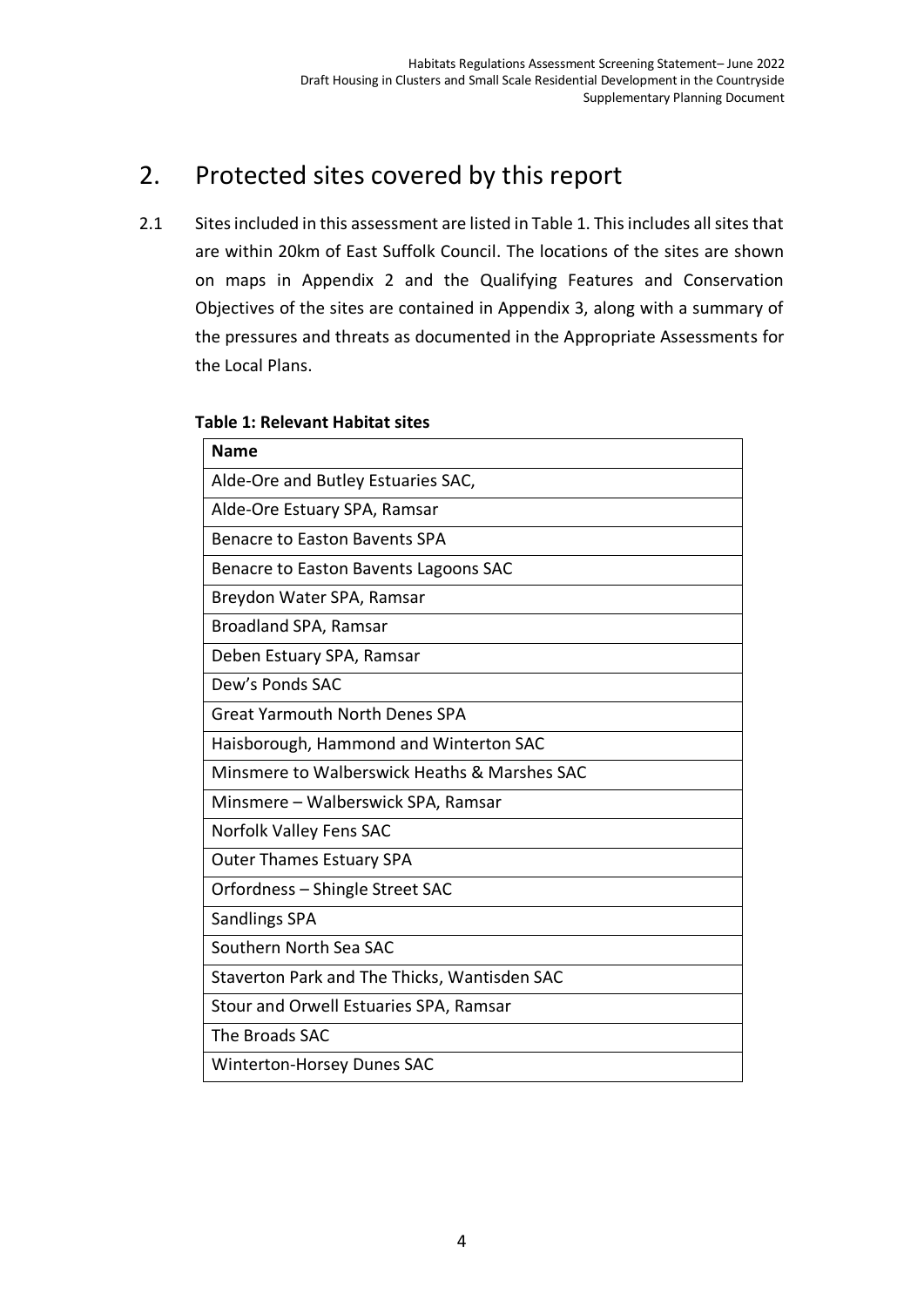### <span id="page-6-0"></span>3. Draft Housing in Clusters and Small Scale Residential Development in the Countryside SPD

- 3.1 This HRA report reviews the scope of the draft Housing in Clusters and Small Scale Residential Development in the Countryside Supplementary Planning Document.
- 3.2 The draft Housing in Clusters and Small Scale Residential Development in the Countryside Supplementary Planning Document will provide focused guidance to support the implementation of Policy SCLP5.4 Housing Clusters in the Countryside (Suffolk Coastal Local Plan) and Policy WLP8.7 Small Scale Residential Development in the Countryside (Waveney Local Plan). The SPD, when adopted, will be a material consideration in determination of applications for planning permission. The SPD will not cover parts of East Suffolk that are within the Broads, for which the Broads Authority is the local planning authority.
- 3.3 The assessment has been carried out at an early stage, prior to full drafting, but based the proposed content of the SPD. The first section of the SPD will set out the policy context and purpose of the SPD. This section will be descriptive and therefore has not been included in the screening table in Section 5 of this report. The remaining sections of the draft SPD will provide guidance on specific criteria in each of the policies, including :
	- Guidance to help determine what is a 'Cluster'/Countryside settlement;
	- Guidance to help determine what is a 'Gap';
	- Guidance on the relationship of the policies with Settlement Boundaries, which identify land (settlements) that is not in the Countryside;
	- Guidance on the definition of 'highway';
	- Guidance on the role/presence of existing non-residential uses in a Cluster;
	- Guidance on what is expected from engagement or consultation where required as part of the policies;
	- Guidance on considering potential impact on local character and landscape, and on design considerations;
	- Guidance on how the policies relate to other Local Plan policies including policies for housing in the countryside, other housing policies such as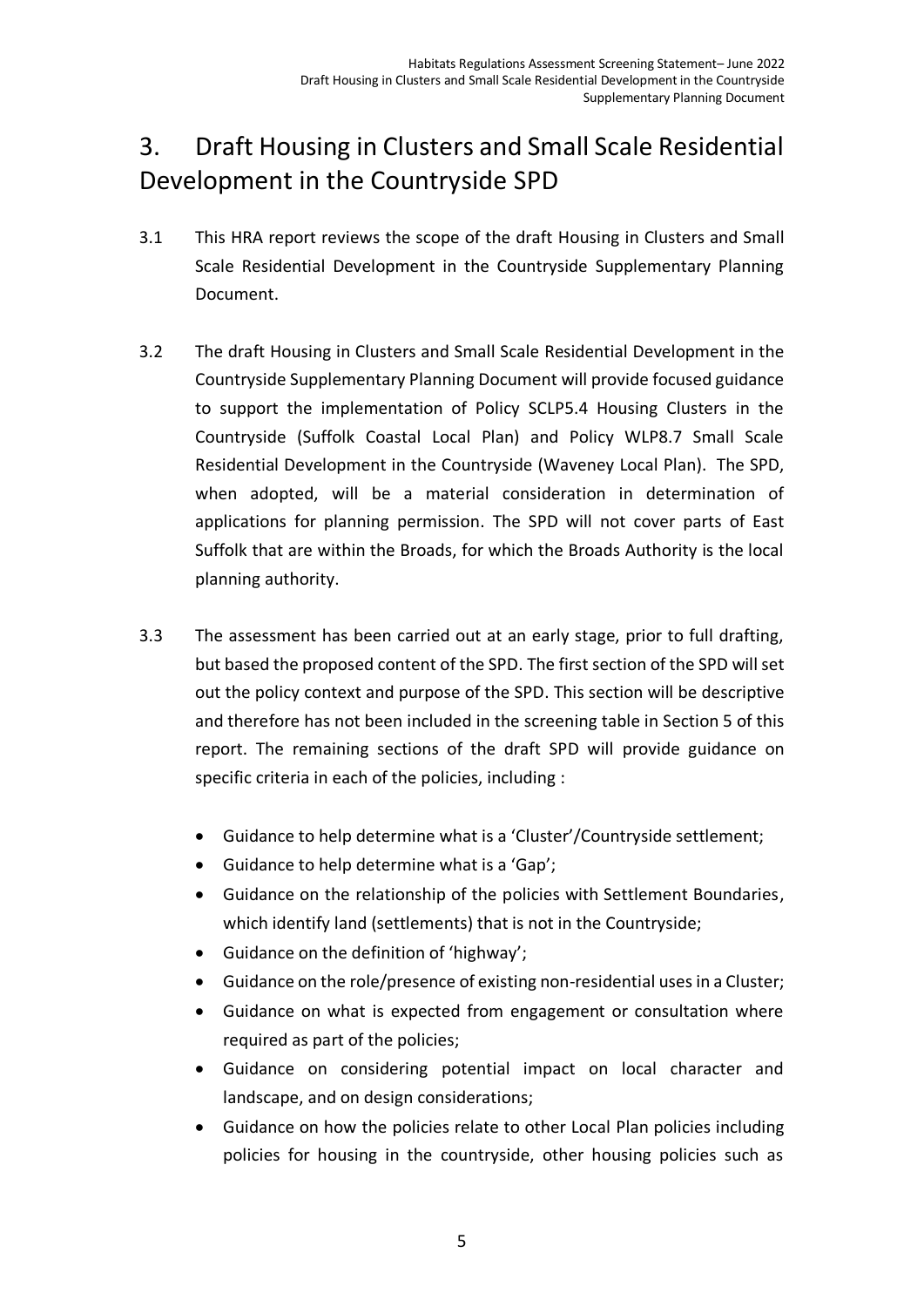housing mix, design and landscape policies and Policy SCLP11.9 Strategy for Newbourne in the Suffolk Coastal Local Plan; and

• Guidance on Permitted Development rights.

These elements have all been considered in the screening table in section 5.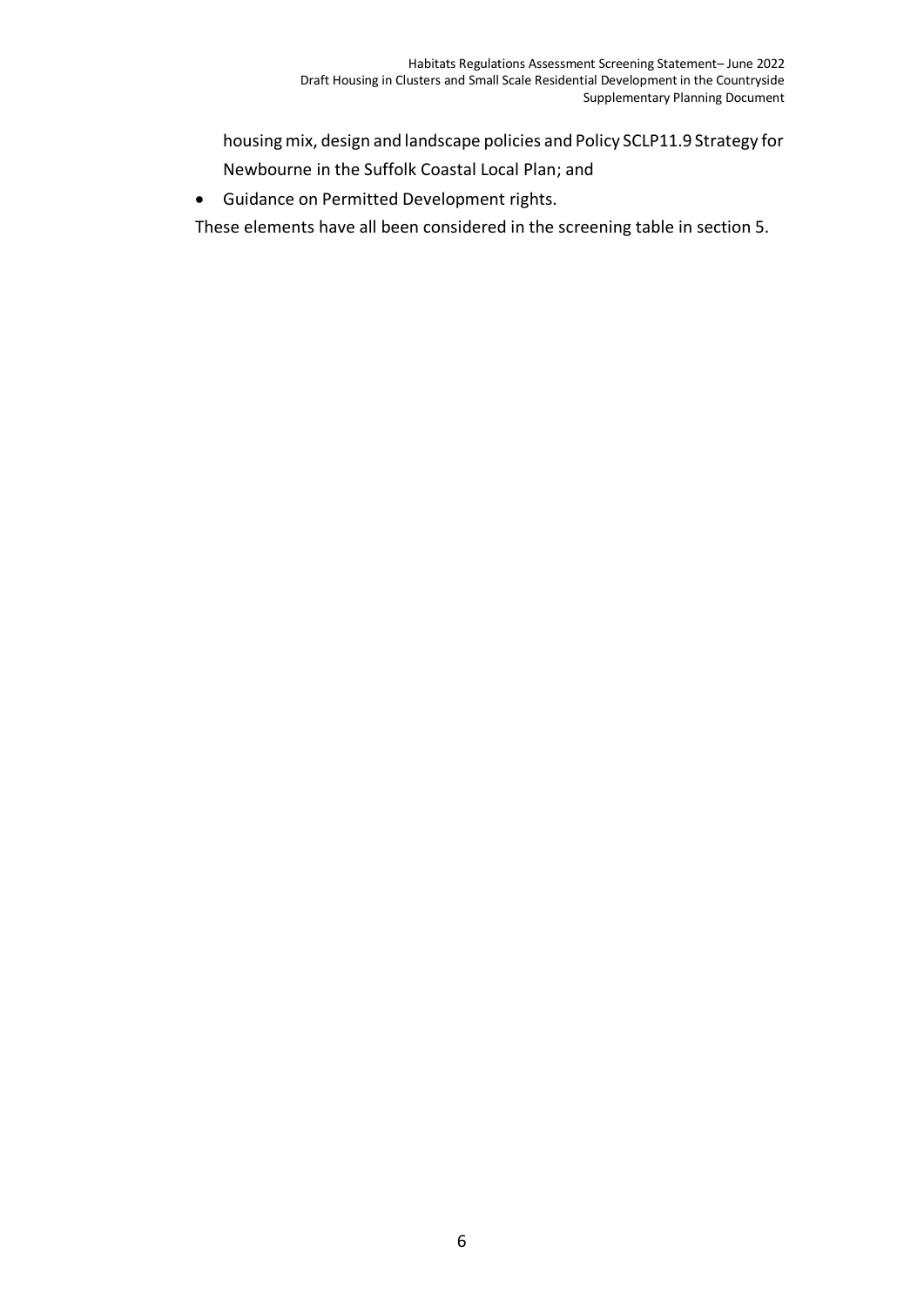#### <span id="page-8-0"></span>4. Other Plans and Projects

- 4.1 Regulation 105 of the Habitats Regulations requires consideration to be given to whether a Plan will have an effect either alone or in combination with other plans or projects.
- 4.2 As noted in the introduction, the other key plans are the Local Plans. The Local Plans set out the broad scale and distribution of development across the area of East Suffolk formerly covered by Suffolk Coastal District and Waveney District.
- 4.3 The draft Housing in Clusters and Small Scale Residential Development in the Countryside Supplementary Planning Document will add detail to policies within both the Suffolk Coastal Local Plan and the Waveney Local Plan, specifically policy SCLP5.4: Housing Clusters in the Countryside of the Suffolk Coastal Local Plan and policy WLP8.7: Small Scale Residential Development in the Countryside of the Waveney Local Plan.
- 4.4 A screening process considered each policy in the Suffolk Coastal and Waveney Local Plans and concluded whether significant effects were likely and if Appropriate Assessment was therefore needed. The Appropriate Assessments of the Suffolk Coastal and Waveney Local Plans considered the following themes:
	- Recreation pressure,
	- Air quality and traffic emissions,
	- Biodiversity net gain,
	- Urbanisation,
	- Water quality, resources and treatment, and
	- Flood risk and coastal erosion.
- 4.5 Mitigation measures were identified within the Appropriate Assessments and incorporated within both Local Plans, resulting in a conclusion that neither plan would lead to any adverse effects on Habitat sites within and in the vicinity of the (then) Suffolk Coastal and Waveney Districts.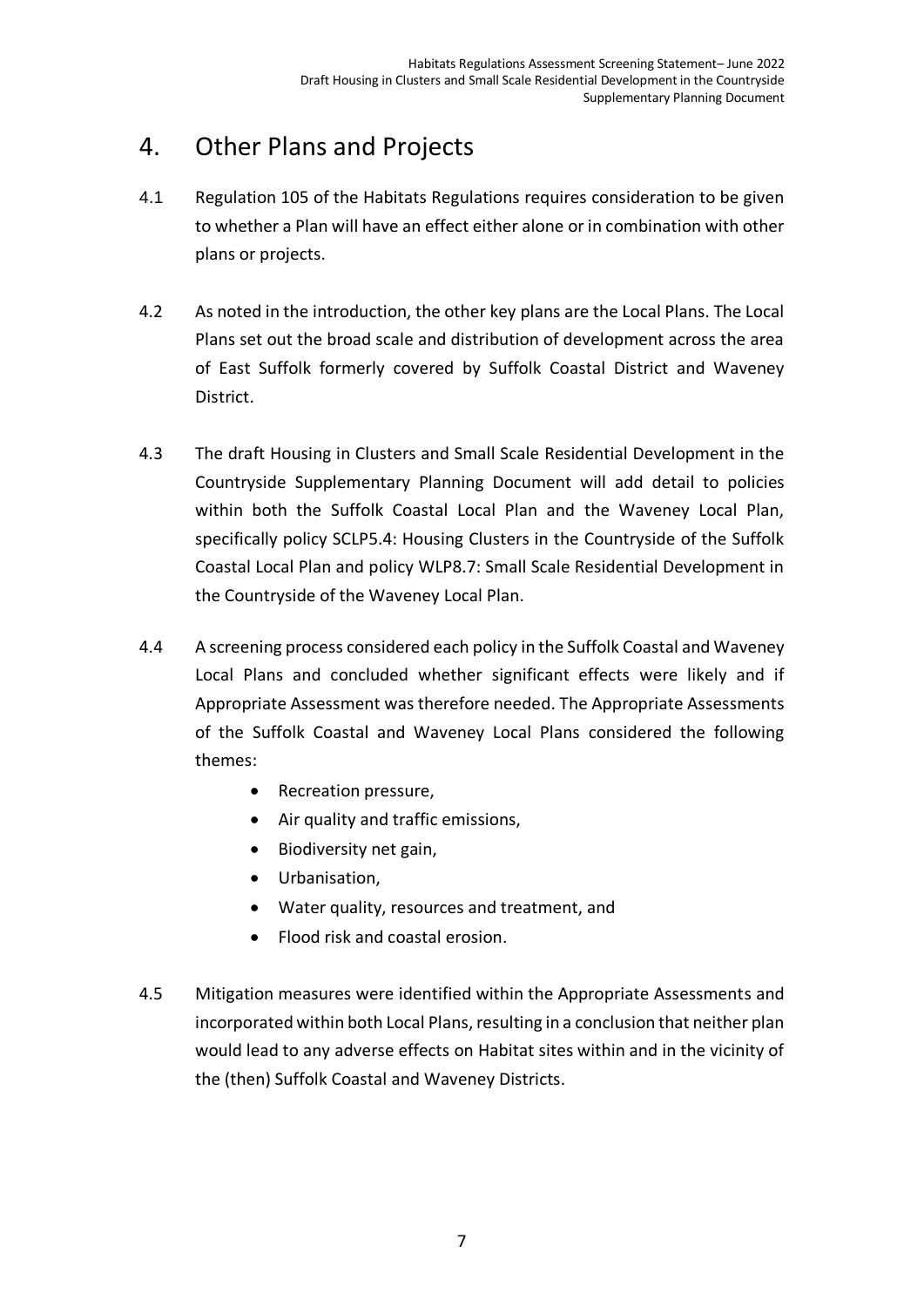- <span id="page-9-0"></span>5. Assessment of likely significant effects of the draft Housing in Clusters and Small Scale Residential Development in the Countryside SPD on Habitat **Sites**
- 5.1 Table 3 below considers each relevant likely element of the draft Housing in Clusters and Small Scale Residential Development in the Countryside SPD in relation to whether there is potential for a likely significant effect on protected Habitat sites. This assessment has been carried out at an early stage, prior to full drafting, but based the proposed content of the SPD. This constitutes Stage 1 as set out under paragraph 1.4 above. Consideration is given to the characteristics and location of the protected sites. The relevant elements are considered within the context of the Local Plan policies from which they hang and which have themselves been subject to Habitats Regulations Assessment. The Habitats Regulation Assessments of policies SCLP5.4 and WLP8.7 both concluded no likely significant effects. Both Local Plan Appropriate Assessments did, however, consider the general housing growth promoted by the Plans and identified recreational disturbance as a likely significant effect. To mitigate this effect the Council has subsequently produced a Recreational Avoidance and Mitigation Strategy and requires payment towards mitigation from residential developments within 13km of the protected Habitat sites.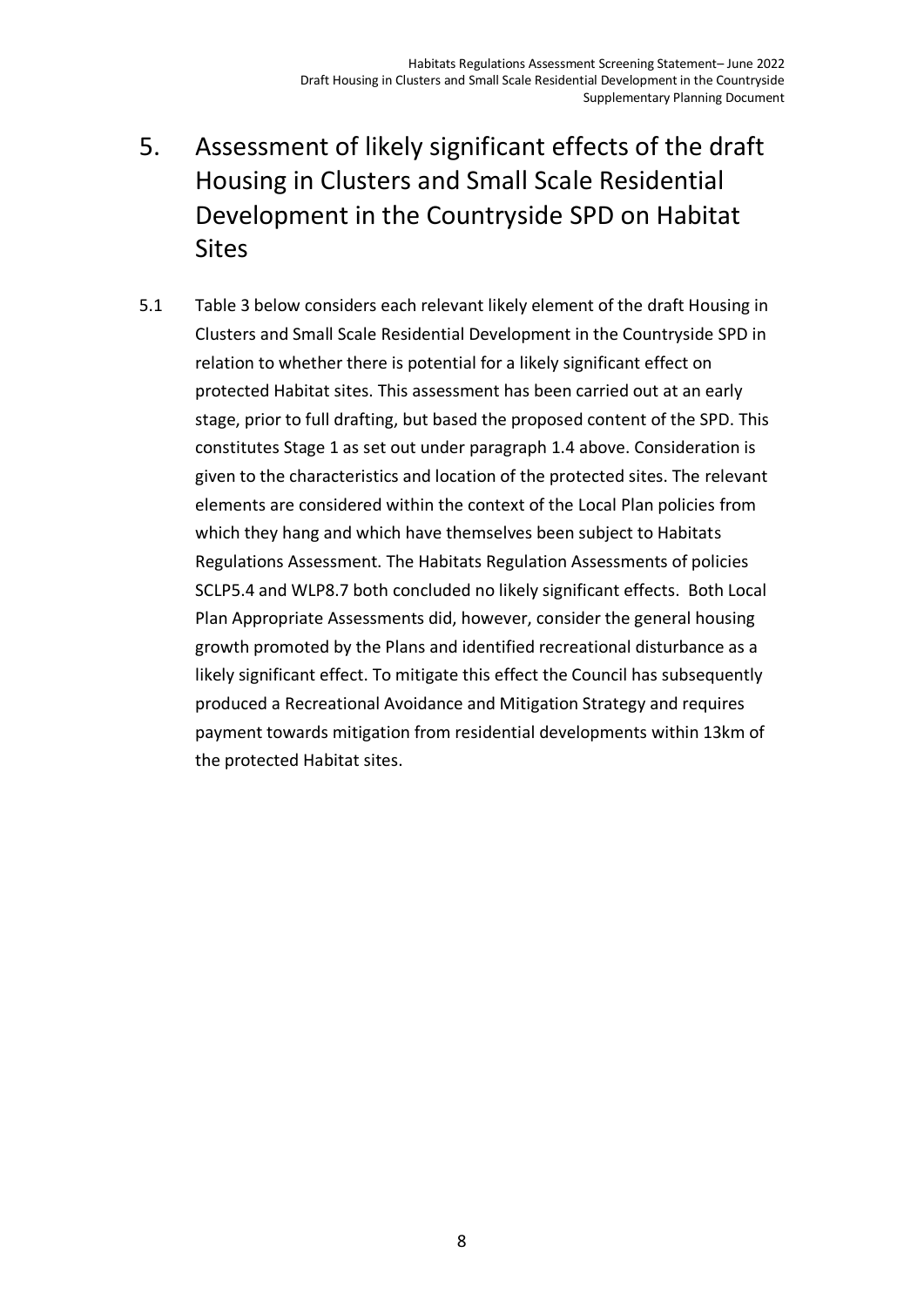| <b>Topic</b>                                                                 | Assessment of potential impact on Habitat                                                                                                                                                                                                                                                                                                                                                                                                                                                                                                                                                                                                        | <b>Habitat sites that</b> | Likely significant | AA needed? |
|------------------------------------------------------------------------------|--------------------------------------------------------------------------------------------------------------------------------------------------------------------------------------------------------------------------------------------------------------------------------------------------------------------------------------------------------------------------------------------------------------------------------------------------------------------------------------------------------------------------------------------------------------------------------------------------------------------------------------------------|---------------------------|--------------------|------------|
|                                                                              | sites                                                                                                                                                                                                                                                                                                                                                                                                                                                                                                                                                                                                                                            | could possibly be         | effect identified  |            |
|                                                                              |                                                                                                                                                                                                                                                                                                                                                                                                                                                                                                                                                                                                                                                  | affected                  |                    |            |
| Guidance to help determine<br>what is a 'Cluster'/<br>Countryside settlement | This section will provide detailed guidance<br>to aid the determination of planning<br>applications by clarifying the definitions of<br>'cluster' and 'countryside settlement'. This<br>focused guidance is qualitative and will not<br>in itself promote development.<br>The guidance in this section builds on<br>policies SCLP5.4 and WLP8.7 of the Local<br>Plans. The Habitats Regulation Assessments<br>of both these policies concluded no likely<br>significant effects. Overall housing growth<br>was considered through the Appropriate<br>Assessment of the Local Plan and the<br>necessary mitigation incorporated into the<br>Plan. | None                      | None               | No         |
|                                                                              | This guidance in this section will not lead to                                                                                                                                                                                                                                                                                                                                                                                                                                                                                                                                                                                                   |                           |                    |            |
|                                                                              | likely significant effects on Habitat Sites.                                                                                                                                                                                                                                                                                                                                                                                                                                                                                                                                                                                                     |                           |                    |            |
| Guidance to help determine                                                   | This section will provide detailed guidance                                                                                                                                                                                                                                                                                                                                                                                                                                                                                                                                                                                                      | None                      | None               | No         |
| what is a 'Gap'                                                              | to aid the determination of planning                                                                                                                                                                                                                                                                                                                                                                                                                                                                                                                                                                                                             |                           |                    |            |
|                                                                              | applications by clarifying the definition of                                                                                                                                                                                                                                                                                                                                                                                                                                                                                                                                                                                                     |                           |                    |            |

**Table 3: Likely significant effects of the Draft Housing in Clusters and Small Scale Residential Development in the Countryside SPD**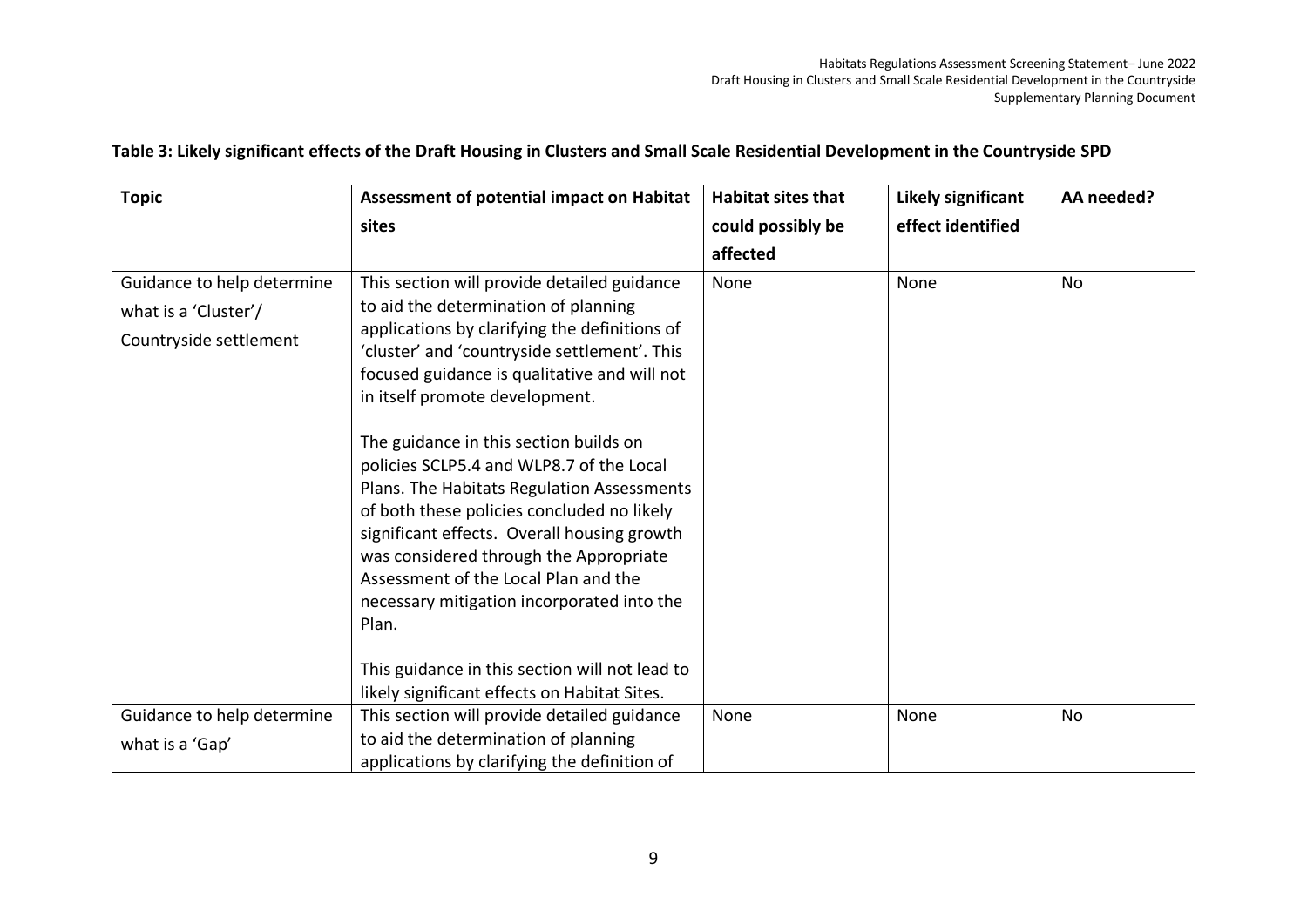| <b>Topic</b>                 | Assessment of potential impact on Habitat      | <b>Habitat sites that</b> | Likely significant | AA needed? |
|------------------------------|------------------------------------------------|---------------------------|--------------------|------------|
|                              | sites                                          | could possibly be         | effect identified  |            |
|                              |                                                | affected                  |                    |            |
|                              | 'gap' in context of criteria b) of SCLP5.4 and |                           |                    |            |
|                              | the first bullet point of WLP8.7. This         |                           |                    |            |
|                              | focused guidance is qualitative and will not   |                           |                    |            |
|                              | in itself promote development.                 |                           |                    |            |
|                              | The guidance in this section builds on         |                           |                    |            |
|                              | policies SCLP5.4 and WLP8.7 of the Local       |                           |                    |            |
|                              | Plans. The Habitats Regulation Assessments     |                           |                    |            |
|                              | of both these policies concluded no likely     |                           |                    |            |
|                              | significant effects. Overall housing growth    |                           |                    |            |
|                              | was considered through the Appropriate         |                           |                    |            |
|                              | Assessment of the Local Plan and the           |                           |                    |            |
|                              | necessary mitigation incorporated into the     |                           |                    |            |
|                              | Plan.                                          |                           |                    |            |
|                              |                                                |                           |                    |            |
|                              | This guidance in this section will not lead to |                           |                    |            |
|                              | likely significant effects on Habitat Sites.   |                           |                    |            |
| Guidance on the relationship | This section will provide detailed guidance    | None                      | None               | <b>No</b>  |
| of the policies with         | to aid the determination of planning           |                           |                    |            |
| <b>Settlement Boundaries</b> | applications by providing further              |                           |                    |            |
|                              | explanation of relationship between            |                           |                    |            |
|                              | policies SCLP5.4 and WLP8.7 and other          |                           |                    |            |
|                              | policies in the Local Plans which define       |                           |                    |            |
|                              | settlement boundaries. This focused            |                           |                    |            |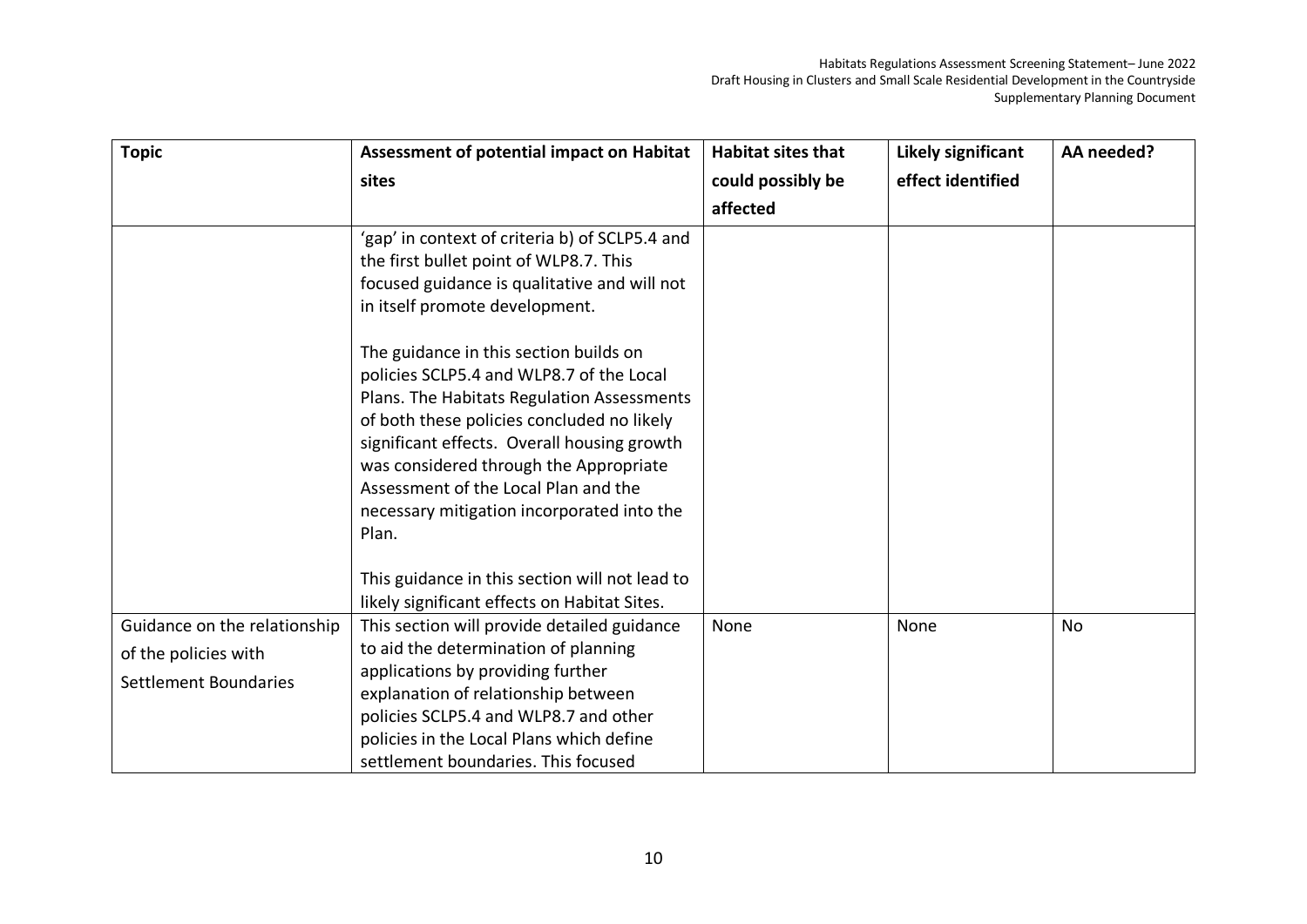| <b>Topic</b>                               | Assessment of potential impact on Habitat                                                                                                                                                                                                                                                                                                                              | <b>Habitat sites that</b> | <b>Likely significant</b> | AA needed? |
|--------------------------------------------|------------------------------------------------------------------------------------------------------------------------------------------------------------------------------------------------------------------------------------------------------------------------------------------------------------------------------------------------------------------------|---------------------------|---------------------------|------------|
| sites                                      |                                                                                                                                                                                                                                                                                                                                                                        | could possibly be         | effect identified         |            |
|                                            |                                                                                                                                                                                                                                                                                                                                                                        | affected                  |                           |            |
| which identify land                        | guidance is qualitative and will not in itself                                                                                                                                                                                                                                                                                                                         |                           |                           |            |
| (settlements) that is not in               | promote development.                                                                                                                                                                                                                                                                                                                                                   |                           |                           |            |
| the Countryside                            | The guidance in this section builds on<br>policies SCLP5.4 and WLP8.7 of the Local<br>Plans. The Habitats Regulation Assessments<br>of both these policies concluded no likely<br>significant effects. Overall housing growth<br>was considered through the Appropriate<br>Assessment of the Local Plan and the<br>necessary mitigation incorporated into the<br>Plan. |                           |                           |            |
|                                            | This guidance in this section will not lead to<br>likely significant effects on Habitat Sites.                                                                                                                                                                                                                                                                         |                           |                           |            |
| Guidance on the definition of<br>'highway' | This section will provide detailed guidance<br>to aid the determination of planning<br>applications by clarifying the definition of<br>'highway' in context of the penultimate<br>bullet point of SCLP5.4. This focused<br>guidance is qualitative and will not in itself<br>promote development.                                                                      | None                      | None                      | <b>No</b>  |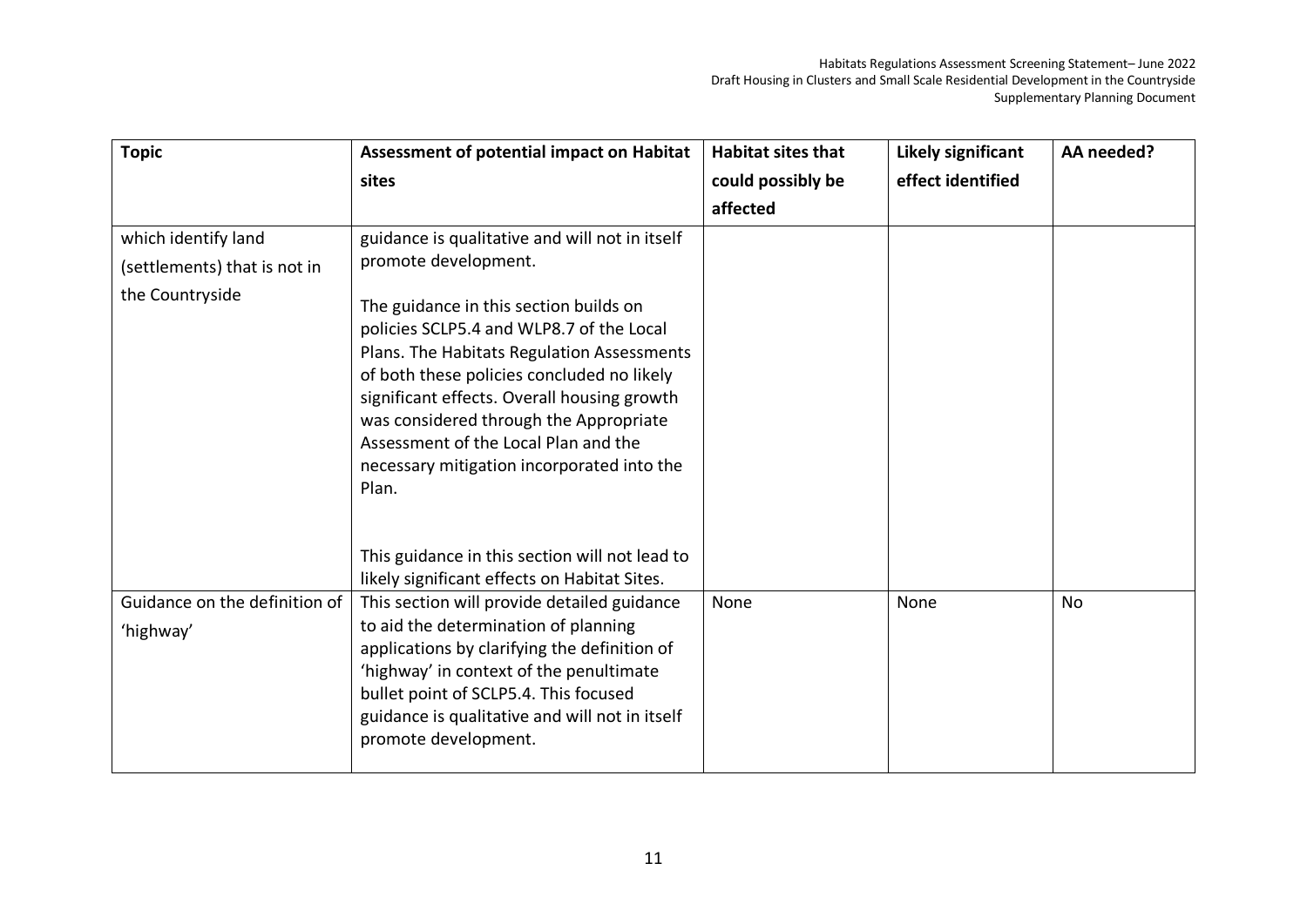| <b>Topic</b>                  | Assessment of potential impact on Habitat                                                                                                                                                                                                                                                                                                                              | <b>Habitat sites that</b> | <b>Likely significant</b> | AA needed? |
|-------------------------------|------------------------------------------------------------------------------------------------------------------------------------------------------------------------------------------------------------------------------------------------------------------------------------------------------------------------------------------------------------------------|---------------------------|---------------------------|------------|
|                               | sites                                                                                                                                                                                                                                                                                                                                                                  | could possibly be         | effect identified         |            |
|                               |                                                                                                                                                                                                                                                                                                                                                                        | affected                  |                           |            |
|                               | The guidance in this section builds on<br>policies SCLP5.4 and WLP8.7 of the Local<br>Plans. The Habitats Regulation Assessments<br>of both these policies concluded no likely<br>significant effects. Overall housing growth<br>was considered through the Appropriate<br>Assessment of the Local Plan and the<br>necessary mitigation incorporated into the<br>Plan. |                           |                           |            |
|                               | This guidance in this section will not lead to<br>likely significant effects on Habitat Sites.                                                                                                                                                                                                                                                                         |                           |                           |            |
| Guidance on the role/         | This section will provide detailed guidance                                                                                                                                                                                                                                                                                                                            | None                      | None                      | <b>No</b>  |
|                               | to aid the determination of planning                                                                                                                                                                                                                                                                                                                                   |                           |                           |            |
| presence of existing non-     | applications by clarifying consideration of                                                                                                                                                                                                                                                                                                                            |                           |                           |            |
| residential uses in a Cluster | non residential uses in defining a cluster.                                                                                                                                                                                                                                                                                                                            |                           |                           |            |
|                               | This focused guidance is qualitative and will                                                                                                                                                                                                                                                                                                                          |                           |                           |            |
|                               | not in itself promote development.                                                                                                                                                                                                                                                                                                                                     |                           |                           |            |
|                               | The guidance in this section builds on<br>policies SCLP5.4 and WLP8.7 of the Local<br>Plans. The Habitats Regulation Assessments<br>of both these policies concluded no likely                                                                                                                                                                                         |                           |                           |            |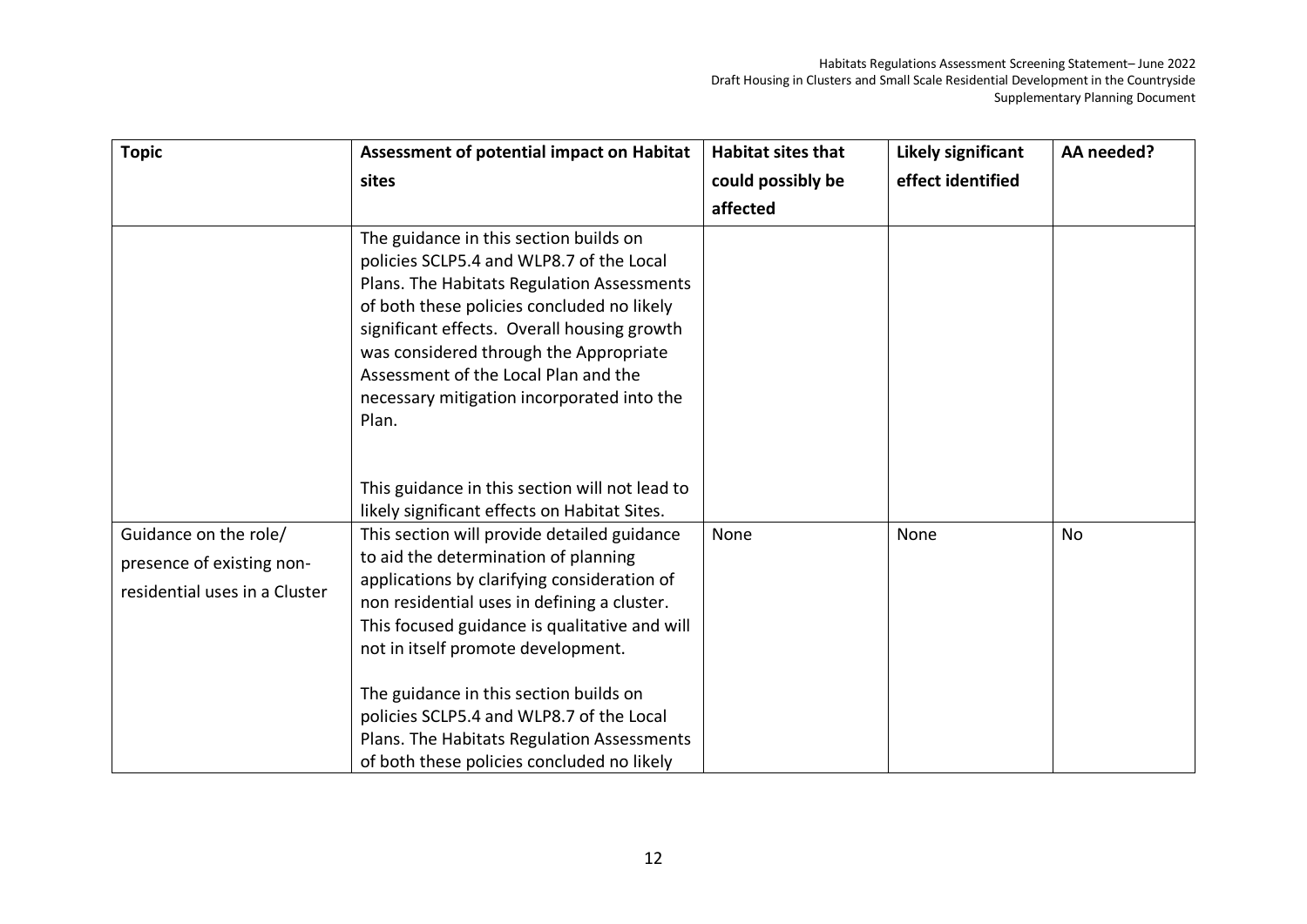| <b>Topic</b>                                                                                                    | Assessment of potential impact on Habitat                                                                                                                                                                                                                                                                                                                                                                                                                                                                                                                                                            | <b>Habitat sites that</b> | <b>Likely significant</b> | AA needed? |
|-----------------------------------------------------------------------------------------------------------------|------------------------------------------------------------------------------------------------------------------------------------------------------------------------------------------------------------------------------------------------------------------------------------------------------------------------------------------------------------------------------------------------------------------------------------------------------------------------------------------------------------------------------------------------------------------------------------------------------|---------------------------|---------------------------|------------|
|                                                                                                                 | sites                                                                                                                                                                                                                                                                                                                                                                                                                                                                                                                                                                                                | could possibly be         | effect identified         |            |
|                                                                                                                 |                                                                                                                                                                                                                                                                                                                                                                                                                                                                                                                                                                                                      | affected                  |                           |            |
|                                                                                                                 | significant effects. Overall housing growth<br>was considered through the Appropriate<br>Assessment of the Local Plan and the<br>necessary mitigation incorporated into the<br>Plan.<br>This guidance in this section will not lead to<br>likely significant effects on Habitat Sites.                                                                                                                                                                                                                                                                                                               |                           |                           |            |
| Guidance on what is<br>expected from engagement<br>or consultation where<br>required as part of the<br>policies | This section will set out the Council's<br>expectations in relation to engagement and<br>consultation as required by both policies.<br>This focused guidance is qualitative and will<br>not in itself promote development.<br>The guidance in this section builds on<br>policies SCLP5.4 and WLP8.7 of the Local<br>Plans. The Habitats Regulation Assessments<br>of both these policies concluded no likely<br>significant effects. Overall housing growth<br>was considered through the Appropriate<br>Assessment of the Local Plan and the<br>necessary mitigation incorporated into the<br>Plan. | None                      | None                      | <b>No</b>  |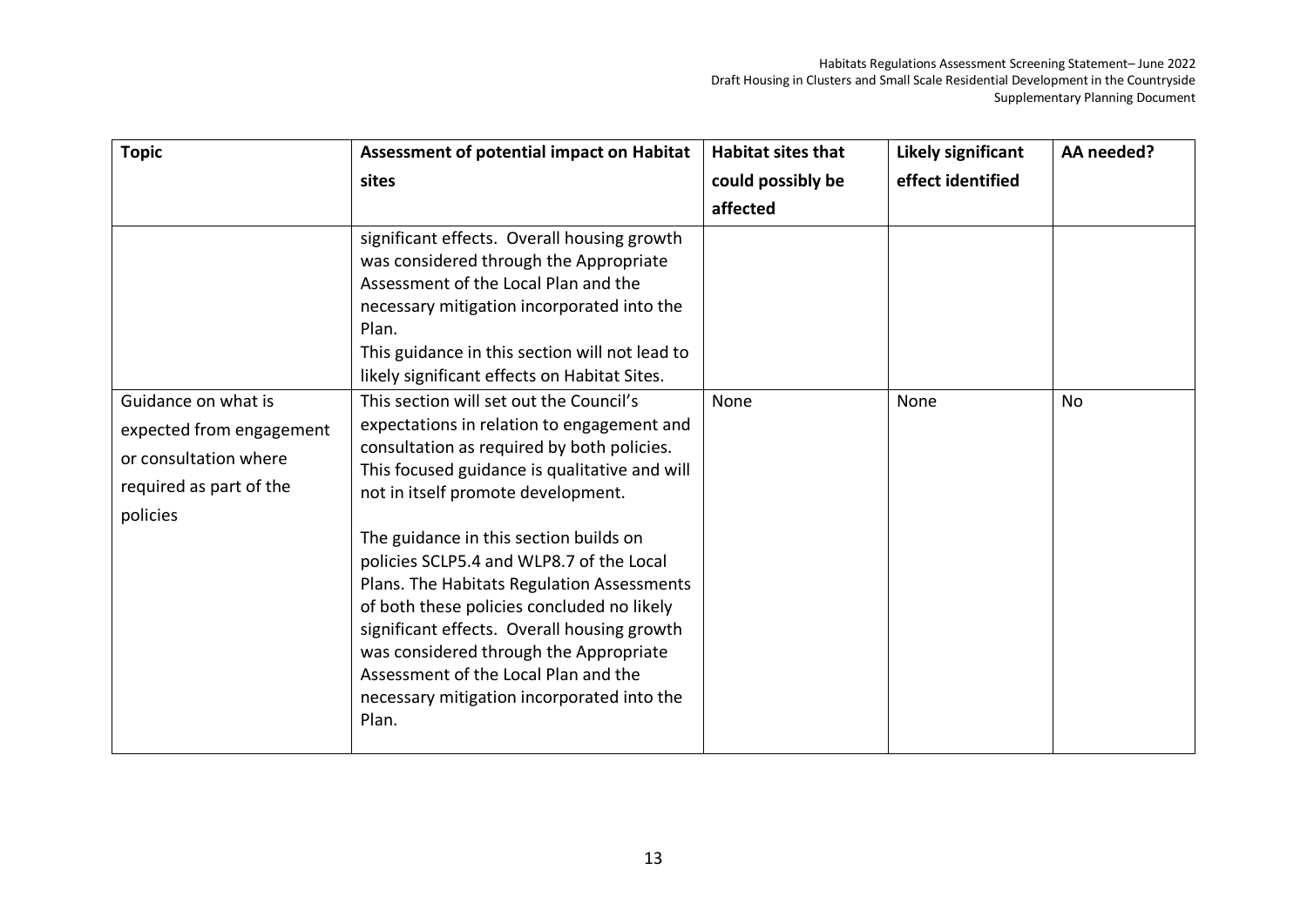| <b>Topic</b>                 | Assessment of potential impact on Habitat                                                                                                                                                                                                                                                                                                                              | <b>Habitat sites that</b> | Likely significant | AA needed? |
|------------------------------|------------------------------------------------------------------------------------------------------------------------------------------------------------------------------------------------------------------------------------------------------------------------------------------------------------------------------------------------------------------------|---------------------------|--------------------|------------|
|                              | sites                                                                                                                                                                                                                                                                                                                                                                  | could possibly be         | effect identified  |            |
|                              |                                                                                                                                                                                                                                                                                                                                                                        | affected                  |                    |            |
|                              | This guidance in this section will not lead to<br>likely significant effects on Habitat Sites.                                                                                                                                                                                                                                                                         |                           |                    |            |
| Guidance on considering      | This section will provide detailed guidance                                                                                                                                                                                                                                                                                                                            | None                      | None               | No         |
| potential impact on local    | clarifying how character and landscape                                                                                                                                                                                                                                                                                                                                 |                           |                    |            |
| character and landscape, and | impacts will be considered in the                                                                                                                                                                                                                                                                                                                                      |                           |                    |            |
| on design considerations;    | determination of planning applications in<br>where policies SCLP5.4 and WLP8.7 are a                                                                                                                                                                                                                                                                                   |                           |                    |            |
|                              | factor. This focused guidance is qualitative                                                                                                                                                                                                                                                                                                                           |                           |                    |            |
|                              | and will not in itself promote development.                                                                                                                                                                                                                                                                                                                            |                           |                    |            |
|                              | The guidance in this section builds on<br>policies SCLP5.4 and WLP8.7 of the Local<br>Plans. The Habitats Regulation Assessments<br>of both these policies concluded no likely<br>significant effects. Overall housing growth<br>was considered through the Appropriate<br>Assessment of the Local Plan and the<br>necessary mitigation incorporated into the<br>Plan. |                           |                    |            |
|                              | This guidance in this section will not lead to<br>likely significant effects on Habitat Sites.                                                                                                                                                                                                                                                                         |                           |                    |            |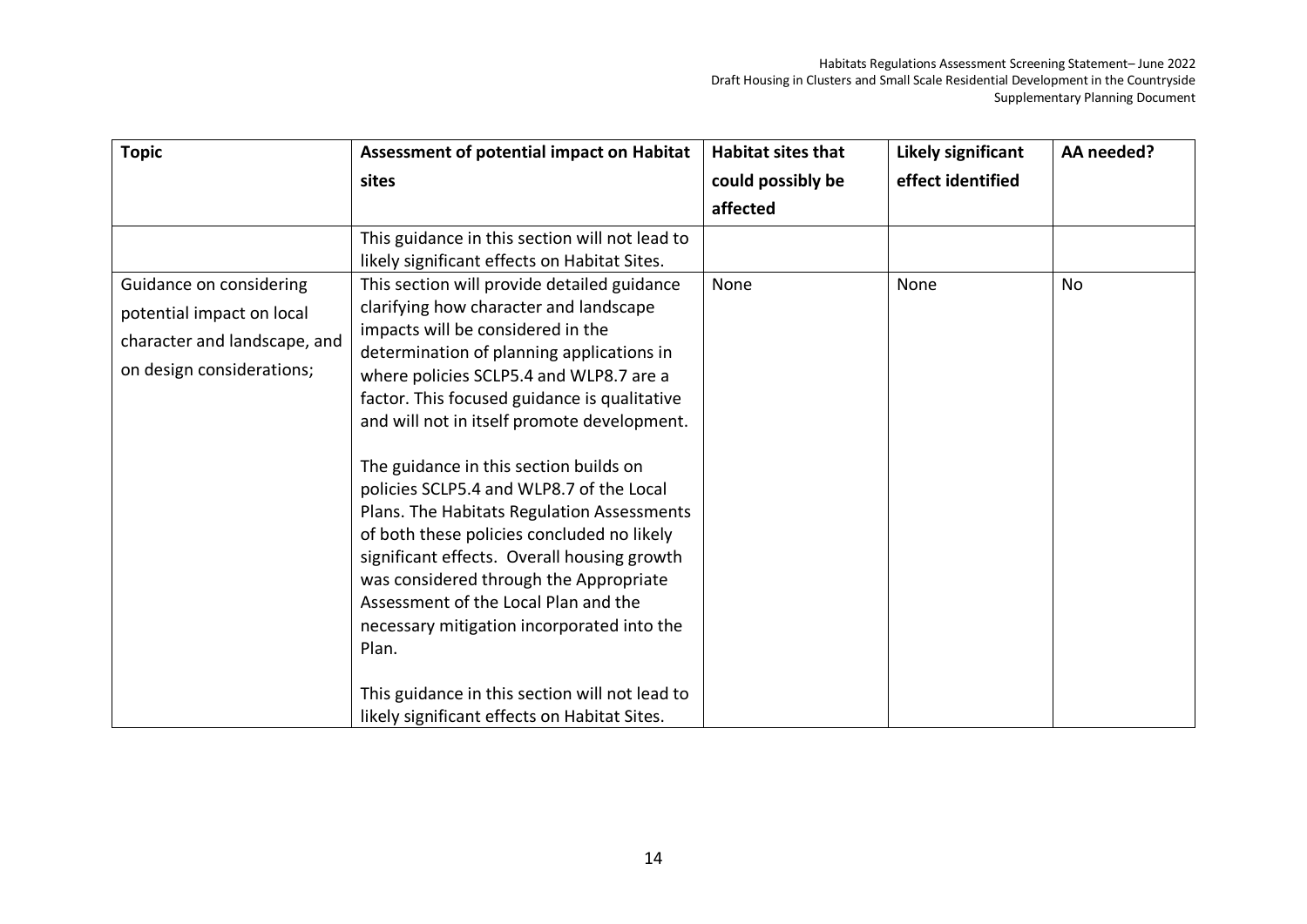| <b>Topic</b>                   | Assessment of potential impact on Habitat                                               | <b>Habitat sites that</b> | <b>Likely significant</b> | AA needed? |
|--------------------------------|-----------------------------------------------------------------------------------------|---------------------------|---------------------------|------------|
|                                | sites                                                                                   | could possibly be         | effect identified         |            |
|                                |                                                                                         | affected                  |                           |            |
| Guidance on how the            | This section will provide detailed guidance                                             | None                      | None                      | No         |
| policies relate to other Local | to aid the determination of planning                                                    |                           |                           |            |
| Plan policies including        | applications by setting out the relationship<br>between policies SCLP5.4 and WLP8.4 and |                           |                           |            |
| policies for housing in the    | other relevant policies in the Local Plans.                                             |                           |                           |            |
| countryside, other housing     | This focused guidance is qualitative and will                                           |                           |                           |            |
| policies such as housing mix,  | not in itself promote development.                                                      |                           |                           |            |
| design and landscape           | The guidance in this section builds on                                                  |                           |                           |            |
| policies and Policy SCLP11.9   | policies SCLP5.4 and WLP8.7 of the Local                                                |                           |                           |            |
| Strategy for Newbourne in      | Plans. The Habitats Regulation Assessments                                              |                           |                           |            |
| the Suffolk Coastal Local Plan | of both these policies concluded no likely                                              |                           |                           |            |
|                                | significant effects. Overall housing growth                                             |                           |                           |            |
|                                | was considered through the Appropriate                                                  |                           |                           |            |
|                                | Assessment of the Local Plan and the                                                    |                           |                           |            |
|                                | necessary mitigation incorporated into the                                              |                           |                           |            |
|                                | Plan.                                                                                   |                           |                           |            |
|                                | This guidance in this section will not lead to                                          |                           |                           |            |
|                                | likely significant effects on Habitat Sites.                                            |                           |                           |            |
| <b>Guidance on Permitted</b>   | This section will provide detailed guidance                                             | None                      | None                      | <b>No</b>  |
| Development rights             | to aid the determination of planning                                                    |                           |                           |            |
|                                | applications by explaining current                                                      |                           |                           |            |
|                                | permitted development rights in the                                                     |                           |                           |            |
|                                | context of SCLP5.4 and WLP87. This focused                                              |                           |                           |            |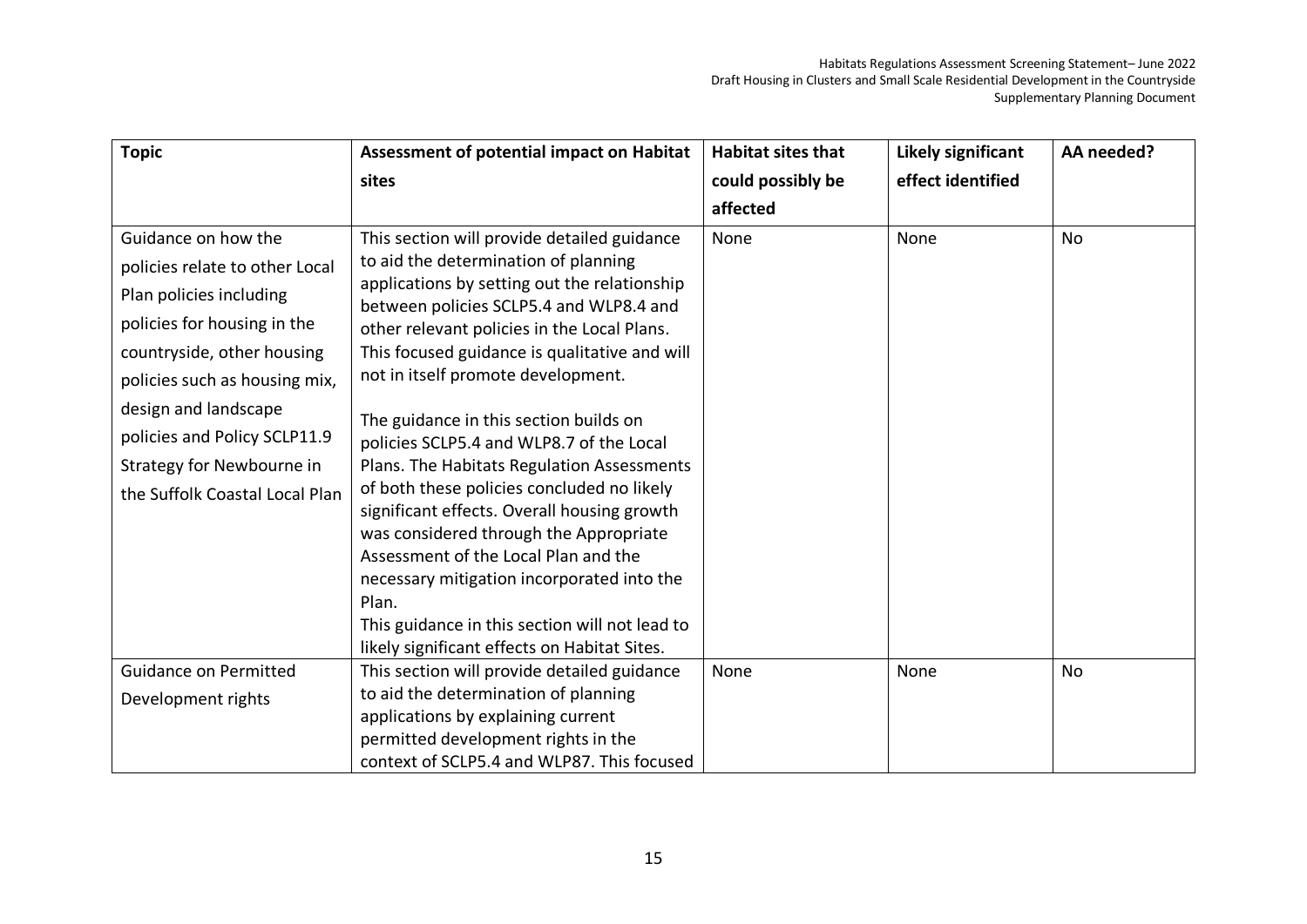| <b>Topic</b> | <b>Assessment of potential impact on Habitat</b>                                                                                                                                                                                                                                                                                                                       | <b>Habitat sites that</b> | Likely significant | AA needed? |
|--------------|------------------------------------------------------------------------------------------------------------------------------------------------------------------------------------------------------------------------------------------------------------------------------------------------------------------------------------------------------------------------|---------------------------|--------------------|------------|
|              | sites                                                                                                                                                                                                                                                                                                                                                                  | could possibly be         | effect identified  |            |
|              |                                                                                                                                                                                                                                                                                                                                                                        | affected                  |                    |            |
|              | guidance is qualitative and will not in itself<br>promote development.                                                                                                                                                                                                                                                                                                 |                           |                    |            |
|              | The guidance in this section builds on<br>policies SCLP5.4 and WLP8.7 of the Local<br>Plans. The Habitats Regulation Assessments<br>of both these policies concluded no likely<br>significant effects. Overall housing growth<br>was considered through the Appropriate<br>Assessment of the Local Plan and the<br>necessary mitigation incorporated into the<br>Plan. |                           |                    |            |
|              | This guidance in this section will not lead to<br>likely significant effects on Habitat Sites.                                                                                                                                                                                                                                                                         |                           |                    |            |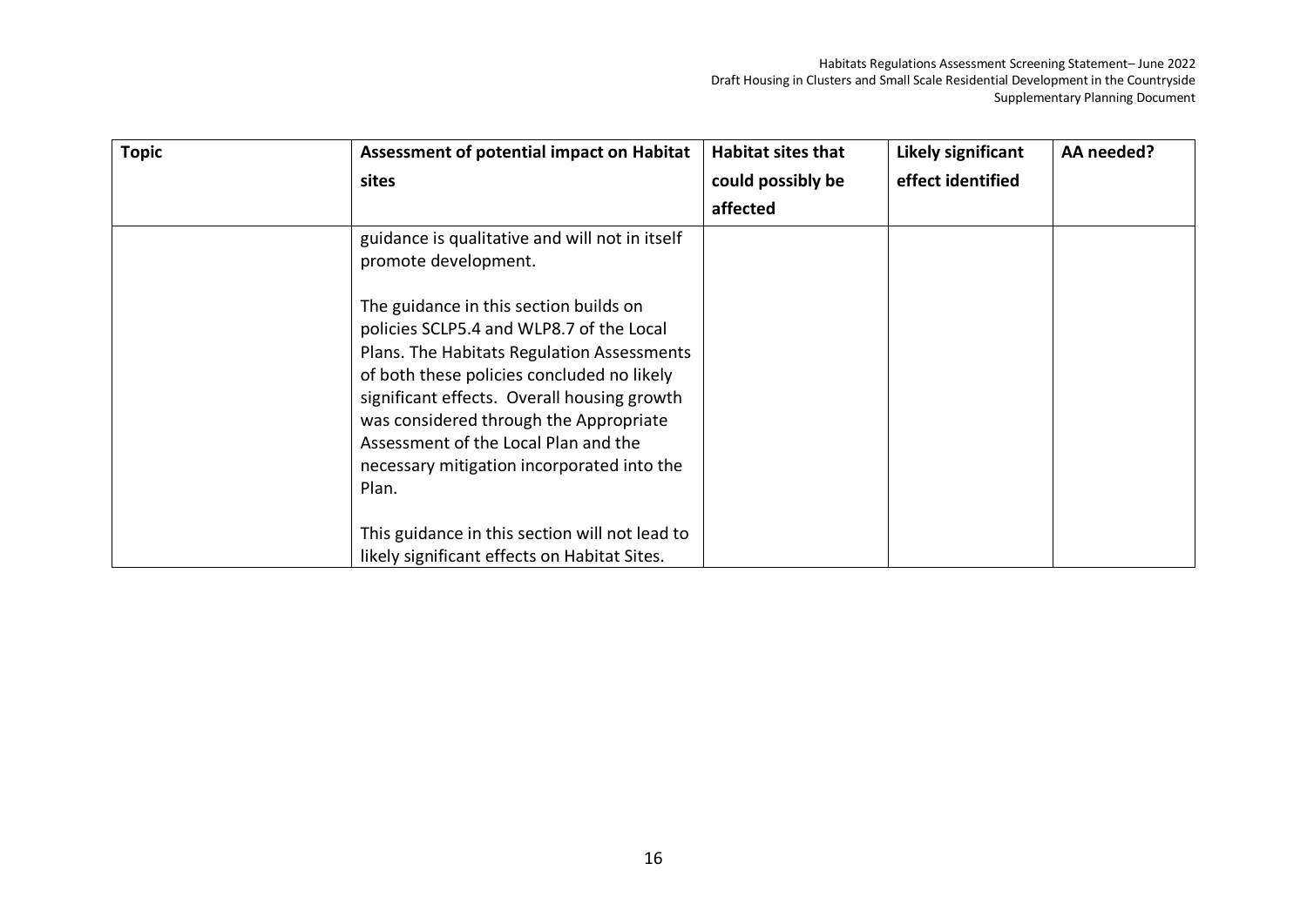#### <span id="page-18-0"></span>6. Summary and conclusions

- 6.1 The Housing in Clusters and Small Scale Residential Development in the Countryside SPD will provide additional technical guidance to inform the determination of planning applications alongside the Waveney and Suffolk Coastal Local Plans. The SPD will provide focused guidance to support the implementation of Policy SCLP5.4 Housing Clusters in the Countryside (Suffolk Coastal Local Plan) and Policy WLP8.7 Small Scale Residential Development in the Countryside (Waveney Local Plan). The guidance contained in the draft SPD will assist in the implementation of Local Plan and Neighbourhood Plan policies for East Suffolk. The SPD, when adopted, will be a material consideration in the determining of applications for planning permission.
- 6.2 Implementation of the Housing in Clusters and Small Scale Residential Development in the Countryside SPD will not lead to likely significant effects on protected Habitat sites.
- 6.3 Natural England were consulted on a draft of this Screening Statement as statutory nature conservation body. Their response is contained in Appendix 4.

Signed: AmyCruille

Andrea McMillan Planning Manager (Policy, Delivery and Specialist Services) East Suffolk Council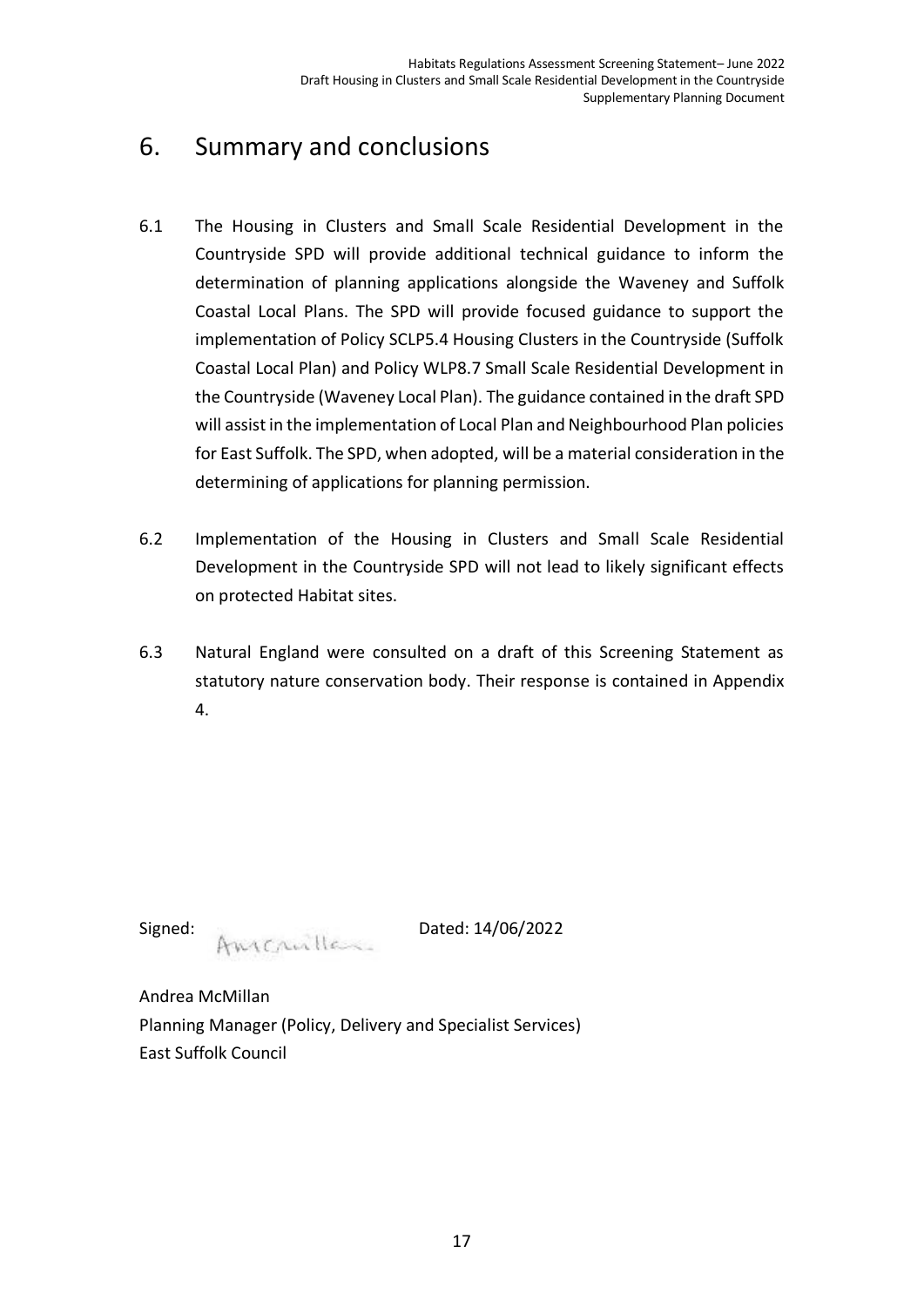### <span id="page-19-0"></span>Appendix 1: Sources of background information

- East Suffolk Council Suffolk Coastal Local Plan (September 2020)
- East Suffolk Council Waveney Local Plan (March 2019)
- Habitats Regulations Assessment for the Suffolk Coastal Local Plan at Final Draft Plan stage (incorporating Main Modifications) (May 2020)
- The Habitats Regulations Assessment of the Waveney Local Plan (December 2018)
- Habitats Regulations Assessment Recreational Disturbance Avoidance and Mitigation Strategy for Ipswich Borough, Babergh District, Mid Suffolk District and East Suffolk Councils (May 2019)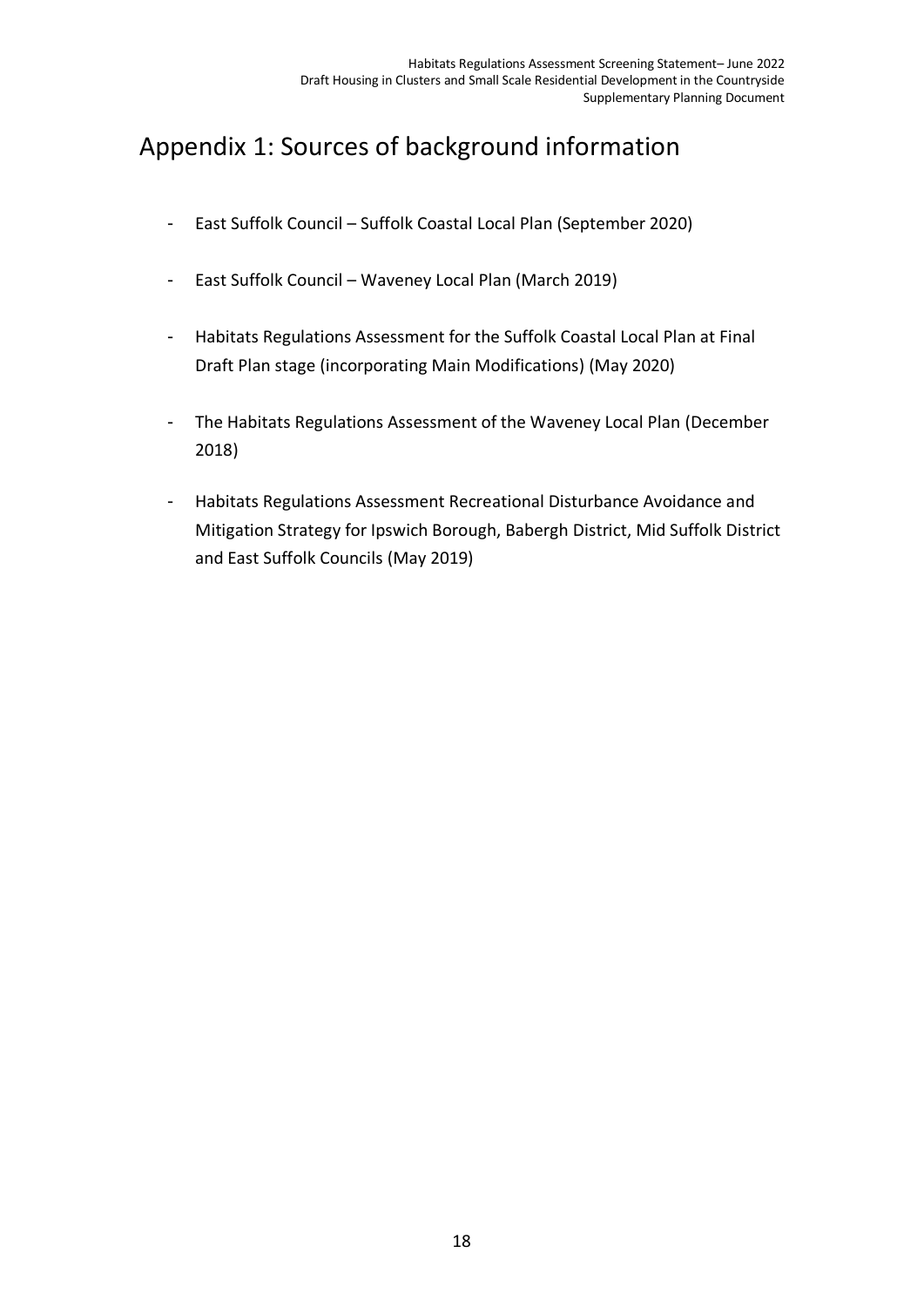#### <span id="page-20-1"></span><span id="page-20-0"></span>Appendix 2: Locations of Habitat sites

## Habitat sites within 20km of the East Suffolk Council-Waveney Local Plan Area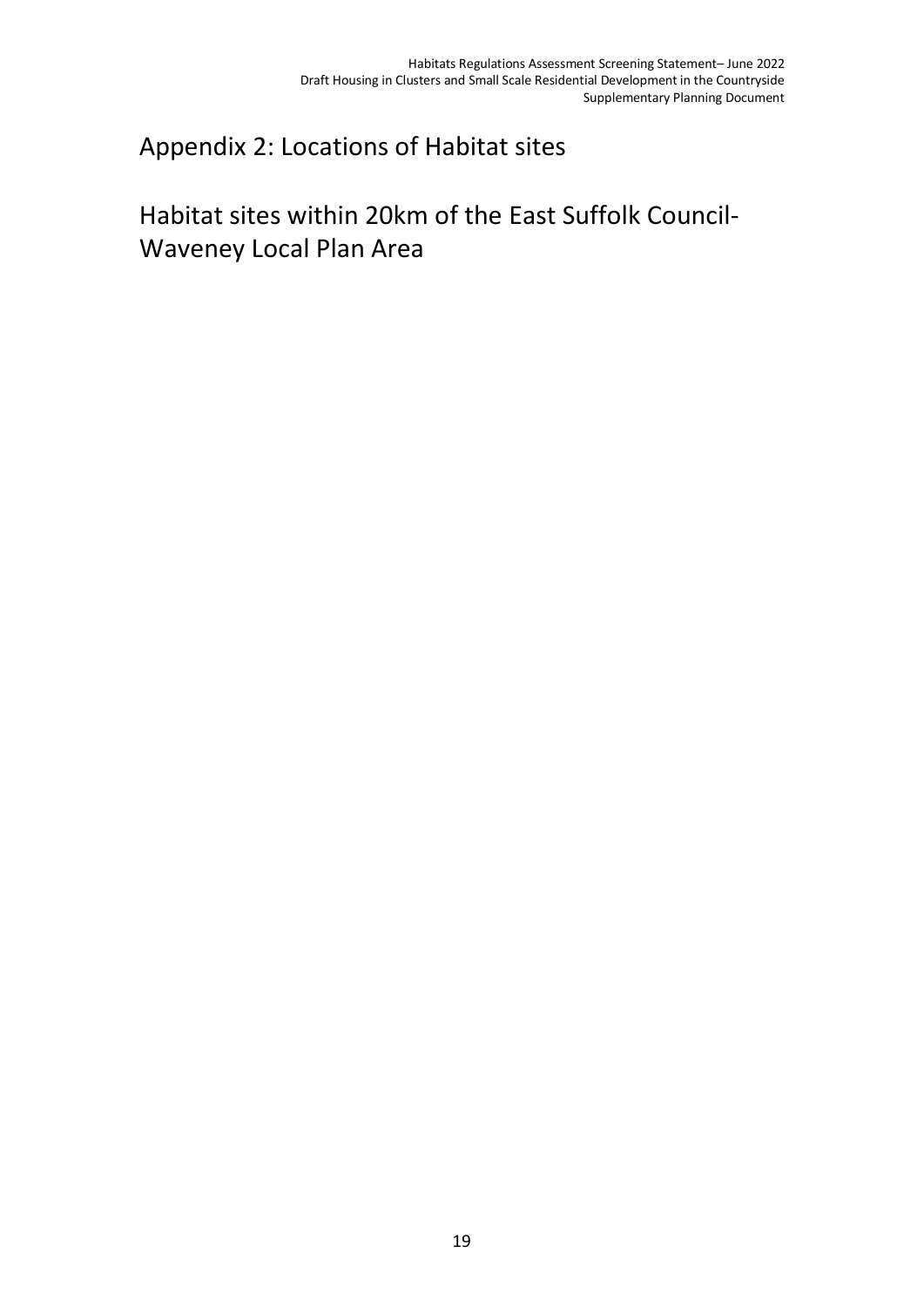

#### Map 1: SACs

20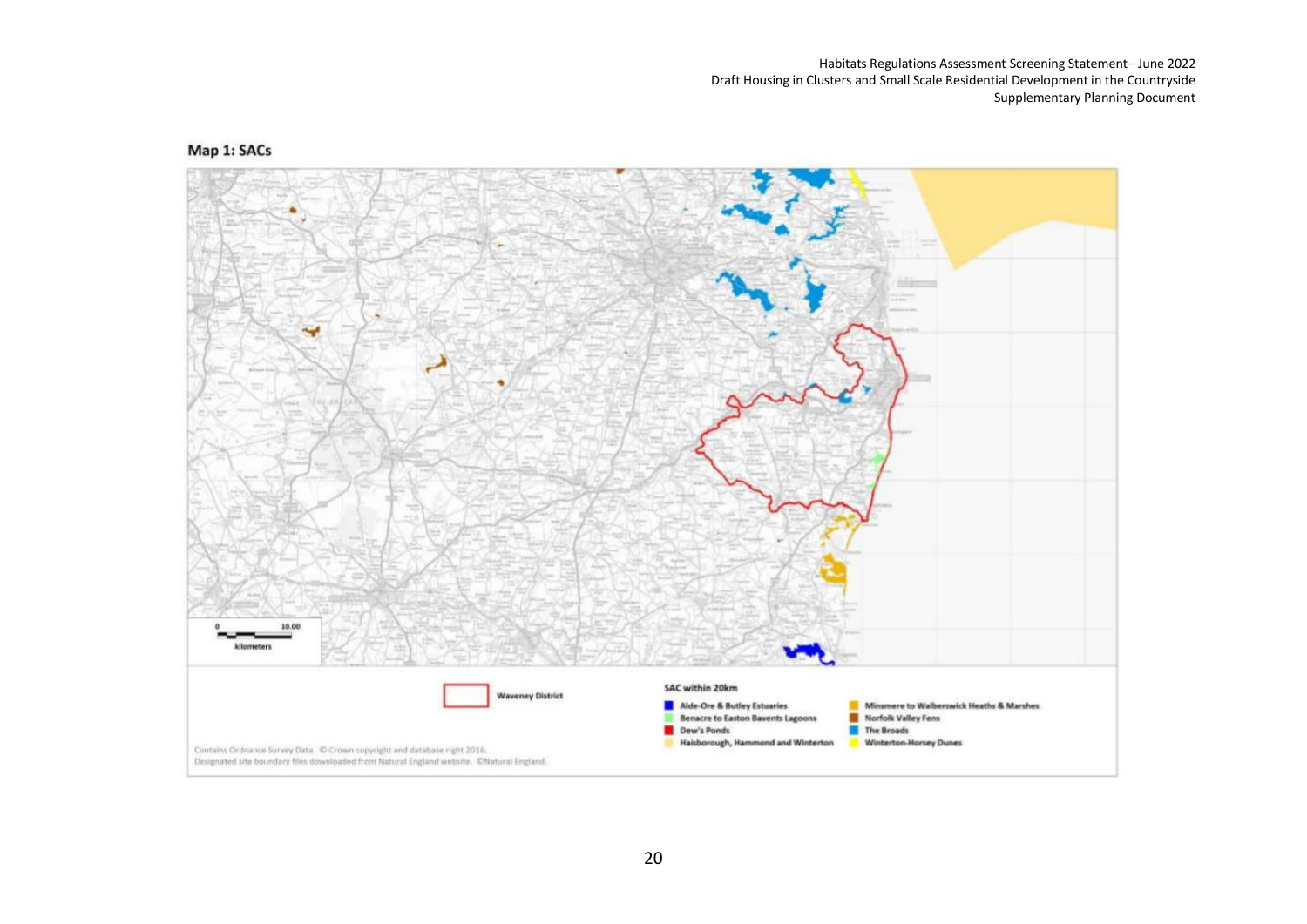#### Map 2: SPAs

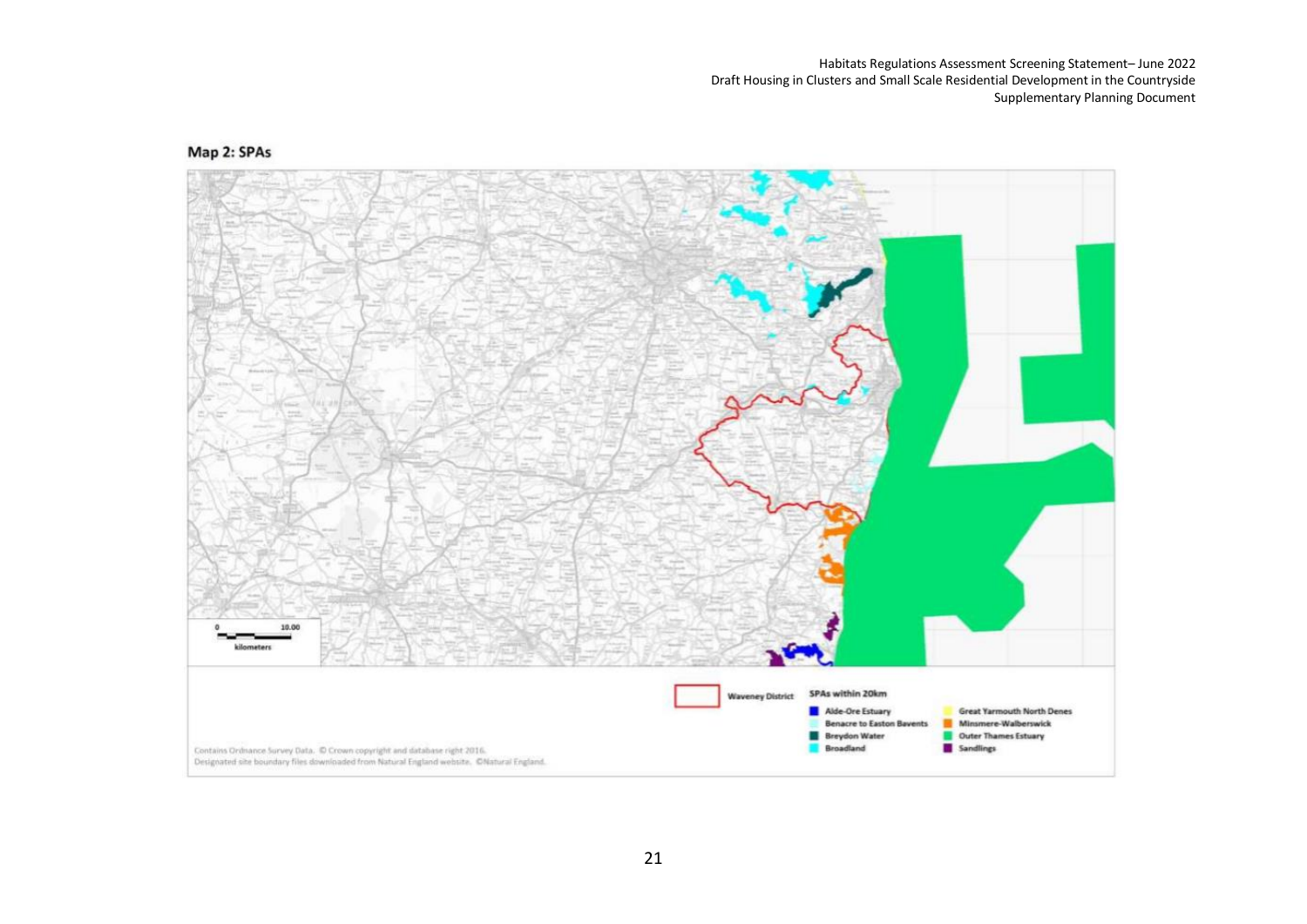#### **Map 3: Ramsar Sites**

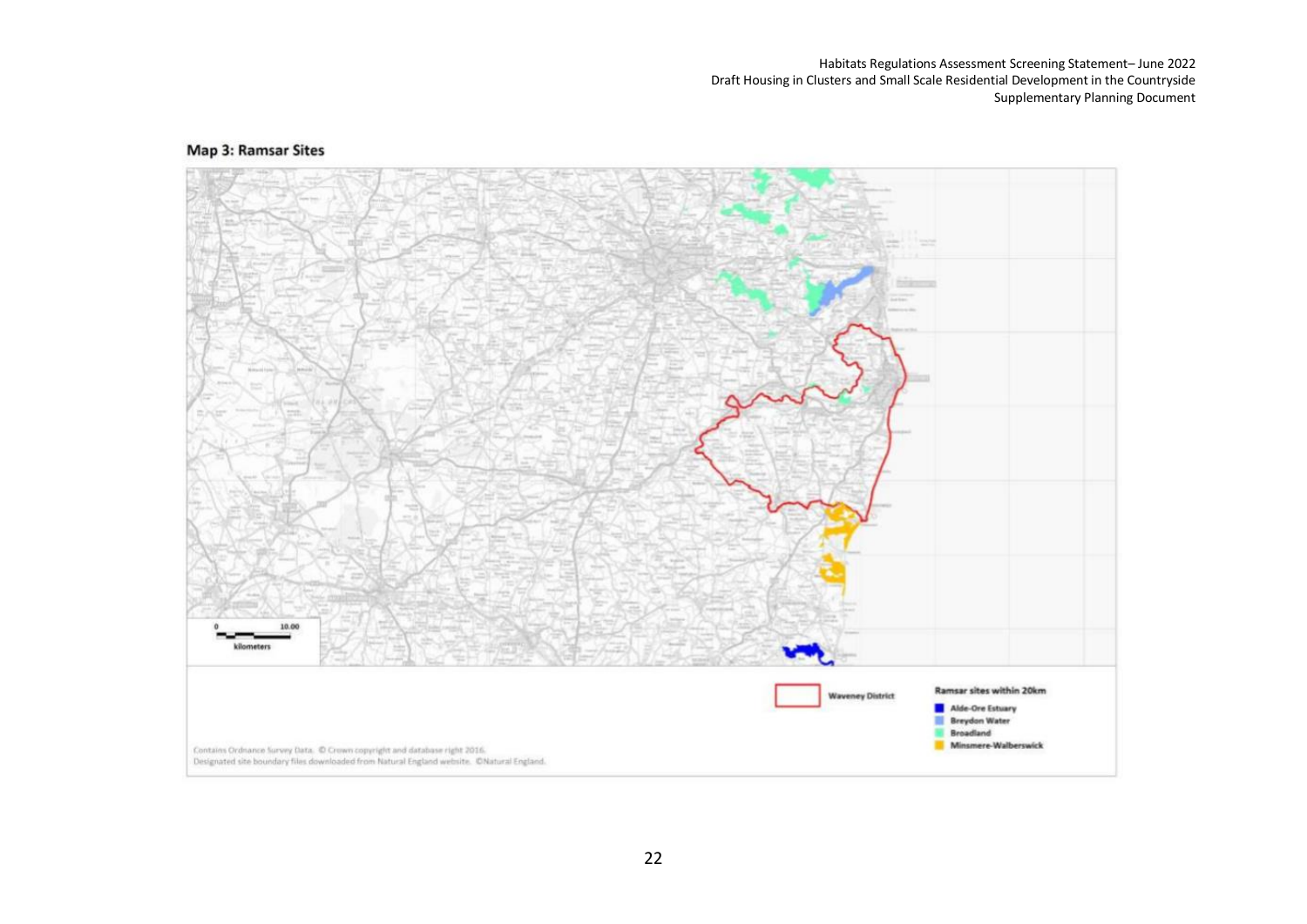## <span id="page-24-0"></span>Habitat sites within 20km of the East Suffolk Council-Suffolk Coastal Local Plan Area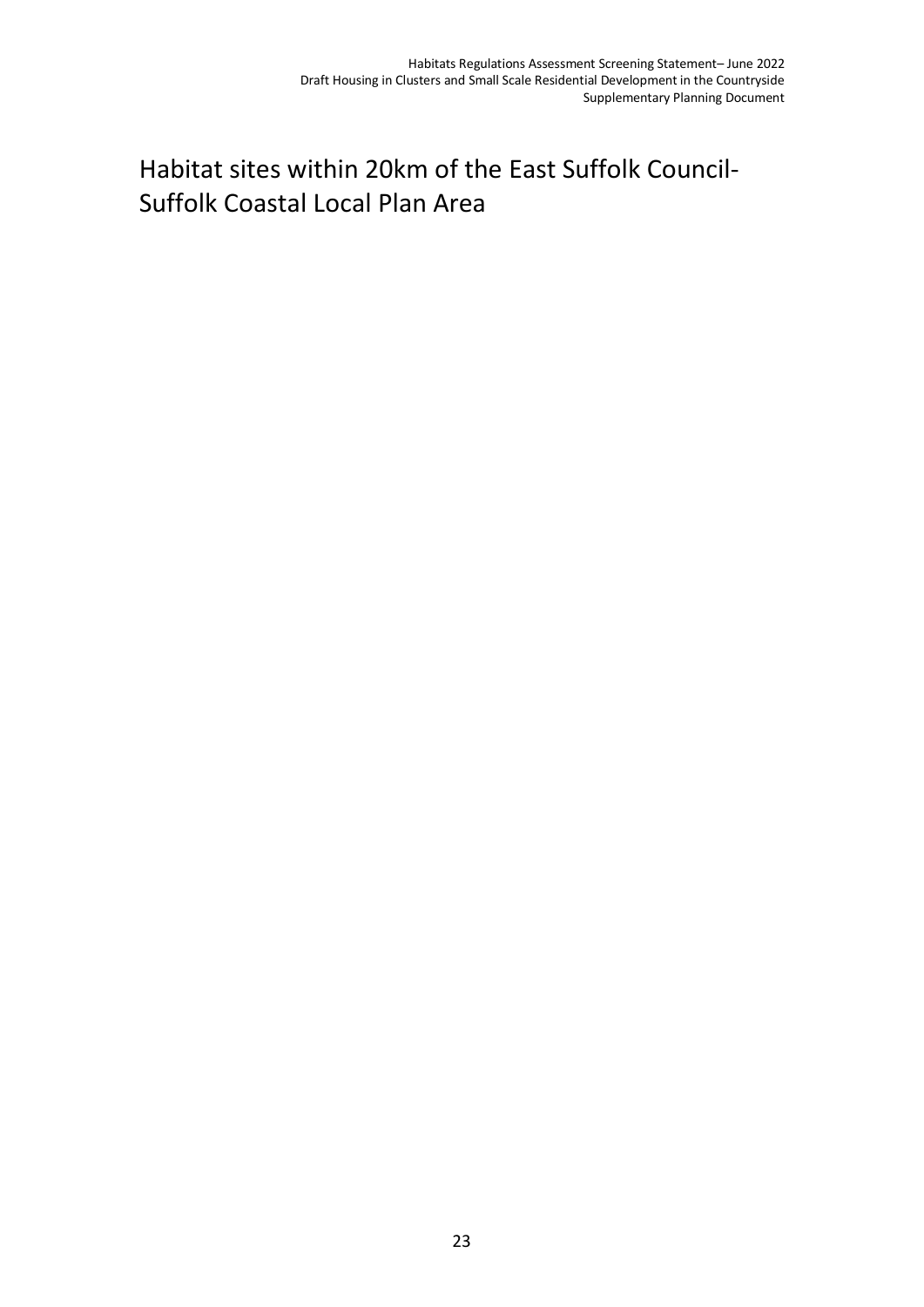



l.<br>Contains Ordnance Survey Data. © Crown copyright and database right 2017.<br>Contains Natural England Information © Natural England and Database Right. All rights Reserved.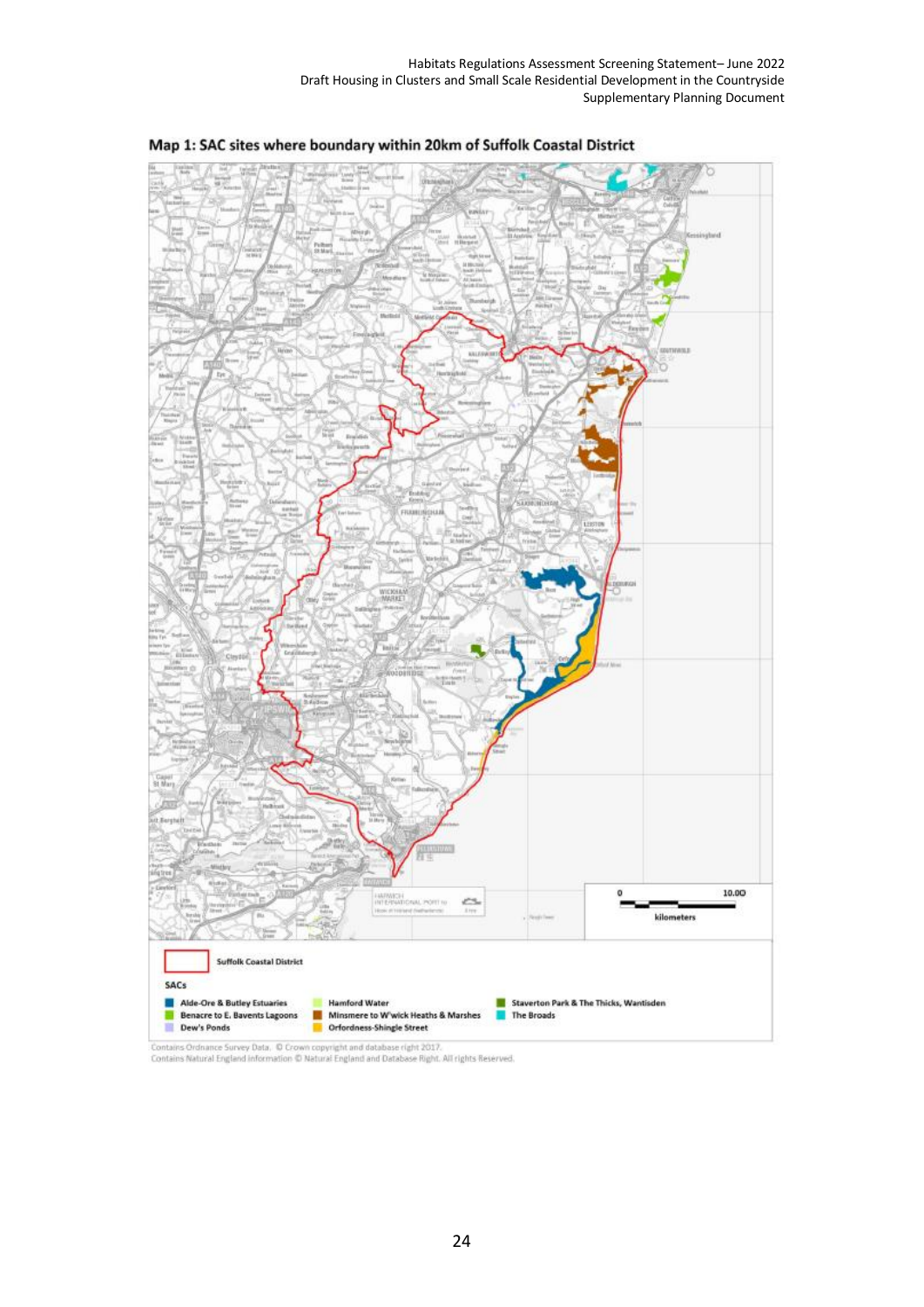

Map 2: SPA sites where boundary within 20km of Suffolk Coastal District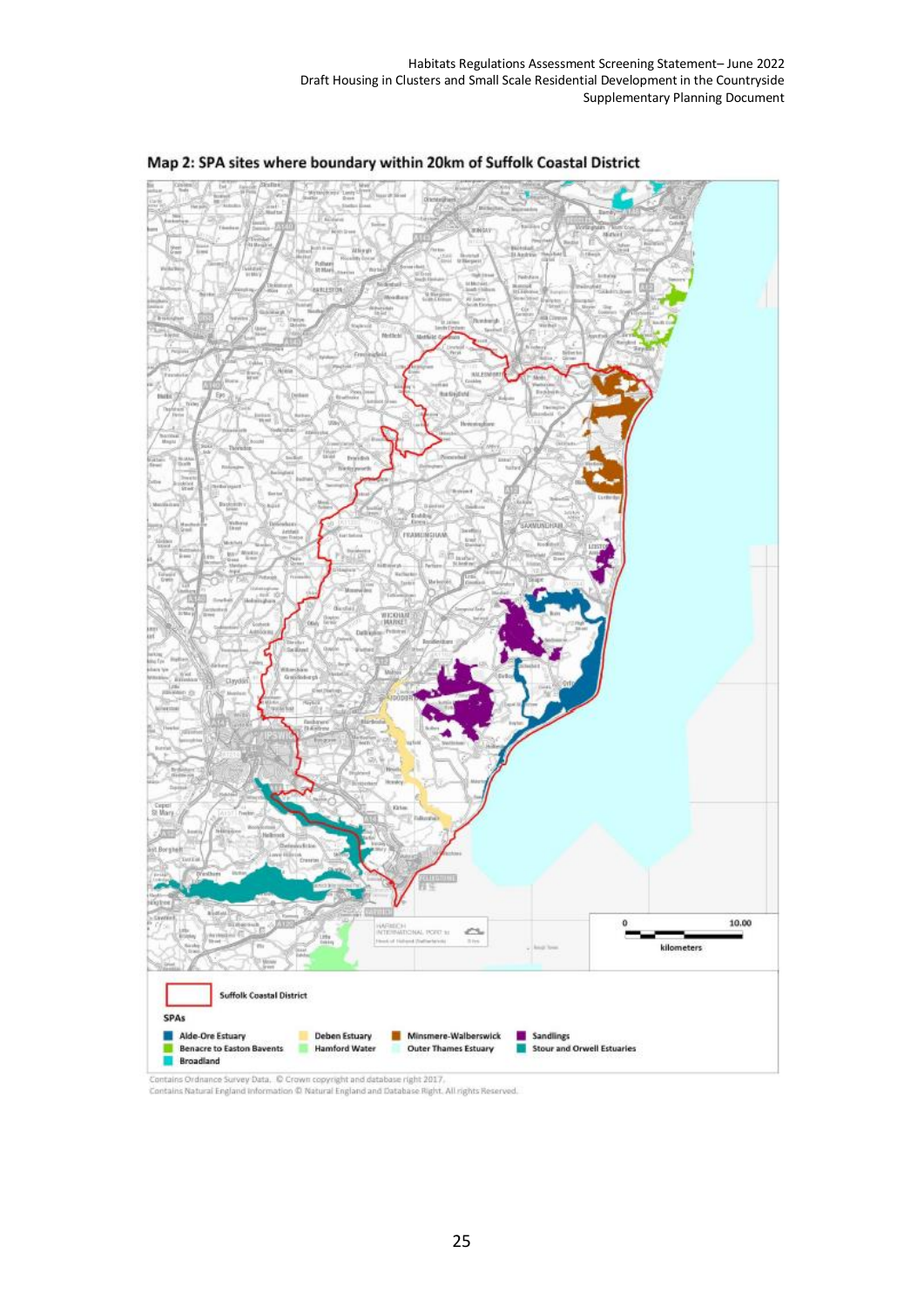

Map 3: Ramsar sites where boundary within 20km of Suffolk Coastal District

Contains Ordnance Survey Data, C Crown copyright and database right 2017.<br>Contains Natural England Information C Natural England and Database Right. All rights Reserved.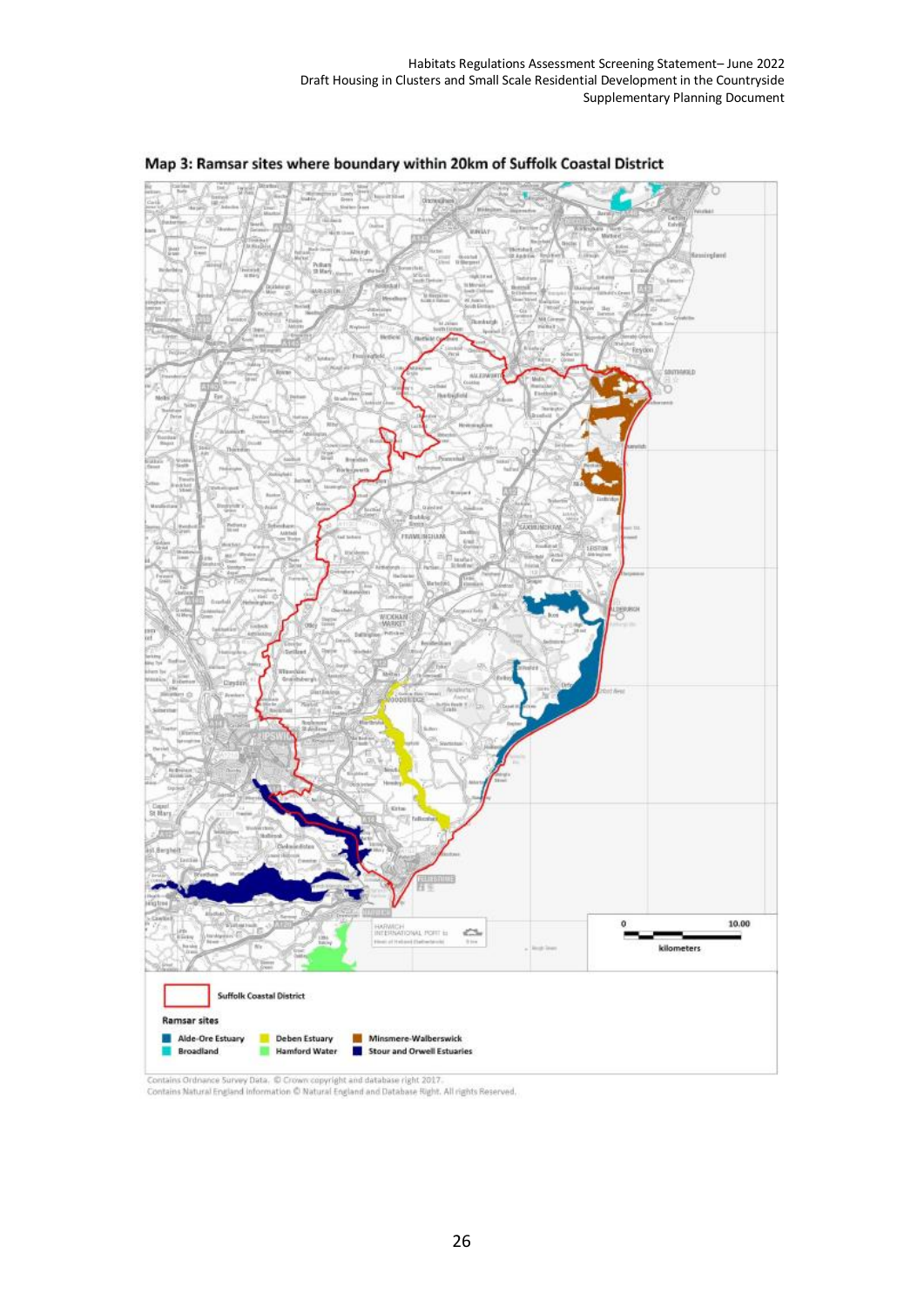<span id="page-28-0"></span>

| <b>Name</b>                                          | <b>Qualifying features</b>                                                                                                                                                         | <b>Conservation Objectives</b>                                                                                                                                                                                                                                                                                                                                                                                                                                                          | Pressure and threats (as summarised in<br>the Habitats Regulations Assessment for<br>the Suffolk Coastal Local Plan at Final<br>Draft Plan Stage (December 2018)                                                                                                                                                                        |
|------------------------------------------------------|------------------------------------------------------------------------------------------------------------------------------------------------------------------------------------|-----------------------------------------------------------------------------------------------------------------------------------------------------------------------------------------------------------------------------------------------------------------------------------------------------------------------------------------------------------------------------------------------------------------------------------------------------------------------------------------|-----------------------------------------------------------------------------------------------------------------------------------------------------------------------------------------------------------------------------------------------------------------------------------------------------------------------------------------|
| <b>Special Areas of Conservation</b>                 |                                                                                                                                                                                    |                                                                                                                                                                                                                                                                                                                                                                                                                                                                                         |                                                                                                                                                                                                                                                                                                                                         |
| Alde-Ore<br><b>Butley</b><br>and<br><b>Estuaries</b> | H1130: Estuaries<br>H1140: Mudflats and sandflats not<br>covered by seawater at low tide;<br>Intertidal mudflats and sandflats<br>H1330: Atlantic salt meadows                     | Ensure that the integrity of the site is<br>maintained or restored as appropriate,<br>and ensure that the site contributes to<br>achieving the Favourable Conservation<br>Status of its Qualifying Features by<br>maintaining or restoring:<br>The extent and distribution of qualifying<br>natural habitats;<br>The structure and function (including<br>typical species) of qualifying natural<br>habitats;<br>The supporting processes on which<br>qualifying natural habitats rely. | Hydrological<br>public<br>changes,<br>access/disturbance, inappropriate coastal<br>management,<br>coastal<br>squeeze,<br>inappropriate pest control, changes in<br>species distributions, invasive species, air<br>pollution, fisheries (commercial marine<br>and estuarine)<br>(Alde-Ore and Butley Estuaries SAC and<br>Alde-Ore SPA) |
| Benacre<br>Easton<br>to<br><b>Bavents Lagoons</b>    | H1150# Coastal lagoons,<br>A195(B) Sterna albifrons: Little<br>tern<br>A021(B) Botaurus stellaris: Great<br>bittern<br>A081(B)<br>Circus<br>aeruginosus:<br>Eurasian marsh harrier | Ensure that the integrity of the site is<br>maintained or restored as appropriate,<br>and ensure that the site contributes to<br>achieving the Favourable Conservation<br>Status of its Qualifying Features, by<br>maintaining or restoring;<br>The extent and distribution of qualifying<br>natural habitats,                                                                                                                                                                          | Public<br>access/disturbance,<br>water<br>pollution, physical modification, changes<br>in species distributions, fisheries (marine<br>and estuarine).                                                                                                                                                                                   |

#### Appendix 3: Relevant Habitat sites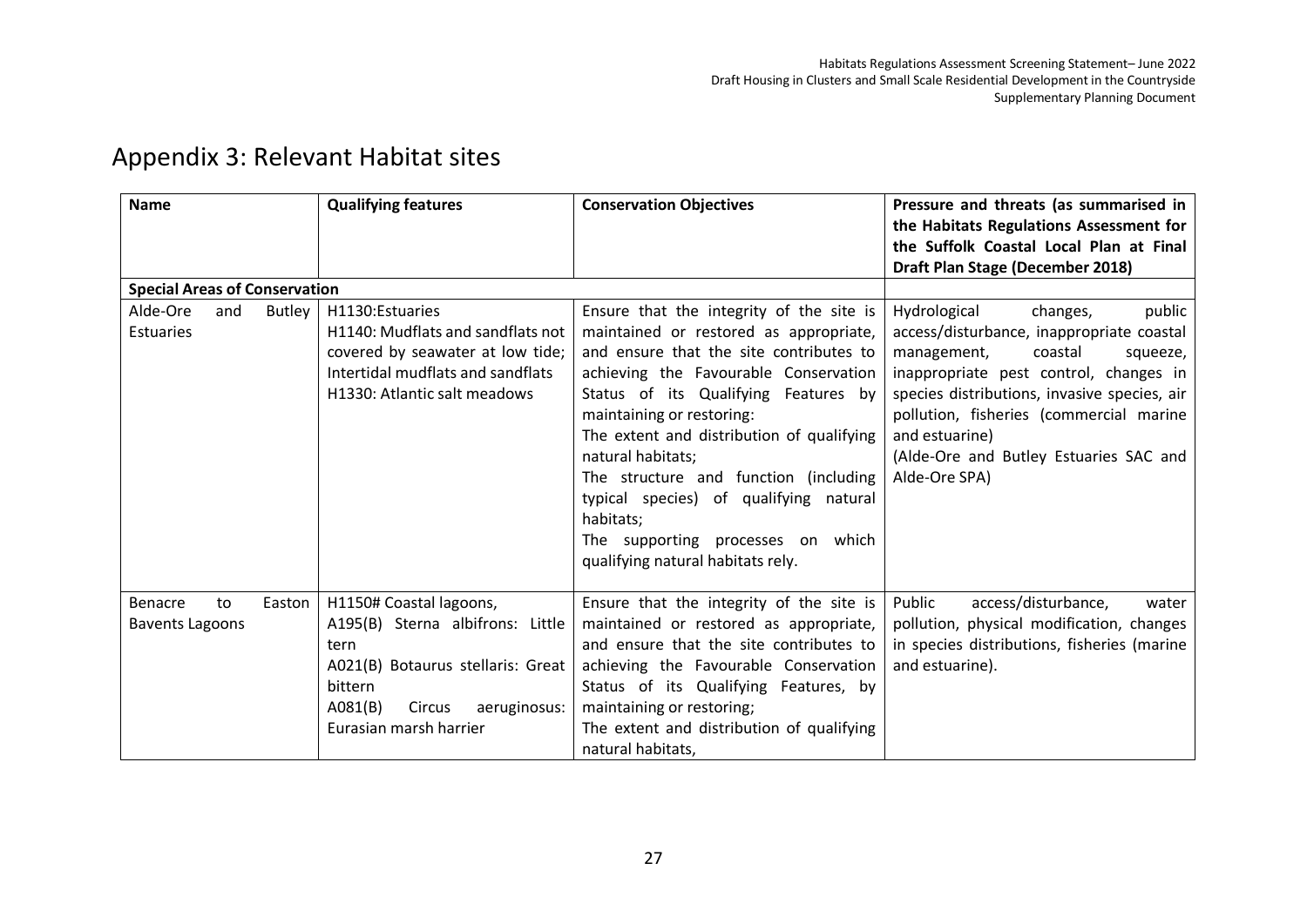|                           |                                    | The structure and function (including       |                                            |
|---------------------------|------------------------------------|---------------------------------------------|--------------------------------------------|
|                           |                                    | typical species) of qualifying natural      |                                            |
|                           |                                    | habitats, and,                              |                                            |
|                           |                                    | The supporting processes on which           |                                            |
|                           |                                    | qualifying natural habitats rely.           |                                            |
| Dew's Ponds               | S1166 Triturus cristatus: Great    | Ensure that the integrity of the site is    | None identified                            |
|                           | crested newt                       | maintained or restored as appropriate,      |                                            |
|                           |                                    | and ensure that the site contributes to     |                                            |
|                           |                                    | achieving the Favourable Conservation       |                                            |
|                           |                                    | Status of its Qualifying Features, by       |                                            |
|                           |                                    | maintaining or restoring;                   |                                            |
|                           |                                    | The extent and distribution of the habitats |                                            |
|                           |                                    | of qualifying species,                      |                                            |
|                           |                                    | The structure and function of the habitats  |                                            |
|                           |                                    | of qualifying species,                      |                                            |
|                           |                                    | The supporting processes on which the       |                                            |
|                           |                                    | habitats of qualifying species rely,        |                                            |
|                           |                                    | The populations of qualifying species, and, |                                            |
|                           |                                    | The distribution of qualifying species      |                                            |
|                           |                                    | within the site.                            |                                            |
| Minsmere to Walberswick   | H4030 European dry heaths          | Ensure that the integrity of the site is    | Coastal<br>public<br>squeeze,              |
| <b>Heaths and Marshes</b> | H1210 Annual vegetation of drift   | maintained or restored as appropriate,      | access/disturbance, changes in species     |
|                           | lines                              | and ensure that the site contributes to     | distributions,<br>invasive<br>species,     |
|                           | H1220 Perennial vegetation of      | achieving the Favourable Conservation       | inappropriate pest control, air pollution, |
|                           | stony banks                        | Status of its Qualifying Features, by       | water<br>pollution,<br>deer,<br>fisheries  |
|                           | A052(B) Anas crecca: Eurasian teal | maintaining or restoring;                   | (commercial marine and estuarine)          |
|                           | A021(B) Botaurus stellaris: Great  | The extent and distribution of qualifying   |                                            |
|                           | bittern                            | natural habitats and habitats,              |                                            |
|                           | A081(B)<br>Circus<br>aeruginosus:  |                                             |                                            |
|                           | Eurasian marsh harrier             |                                             |                                            |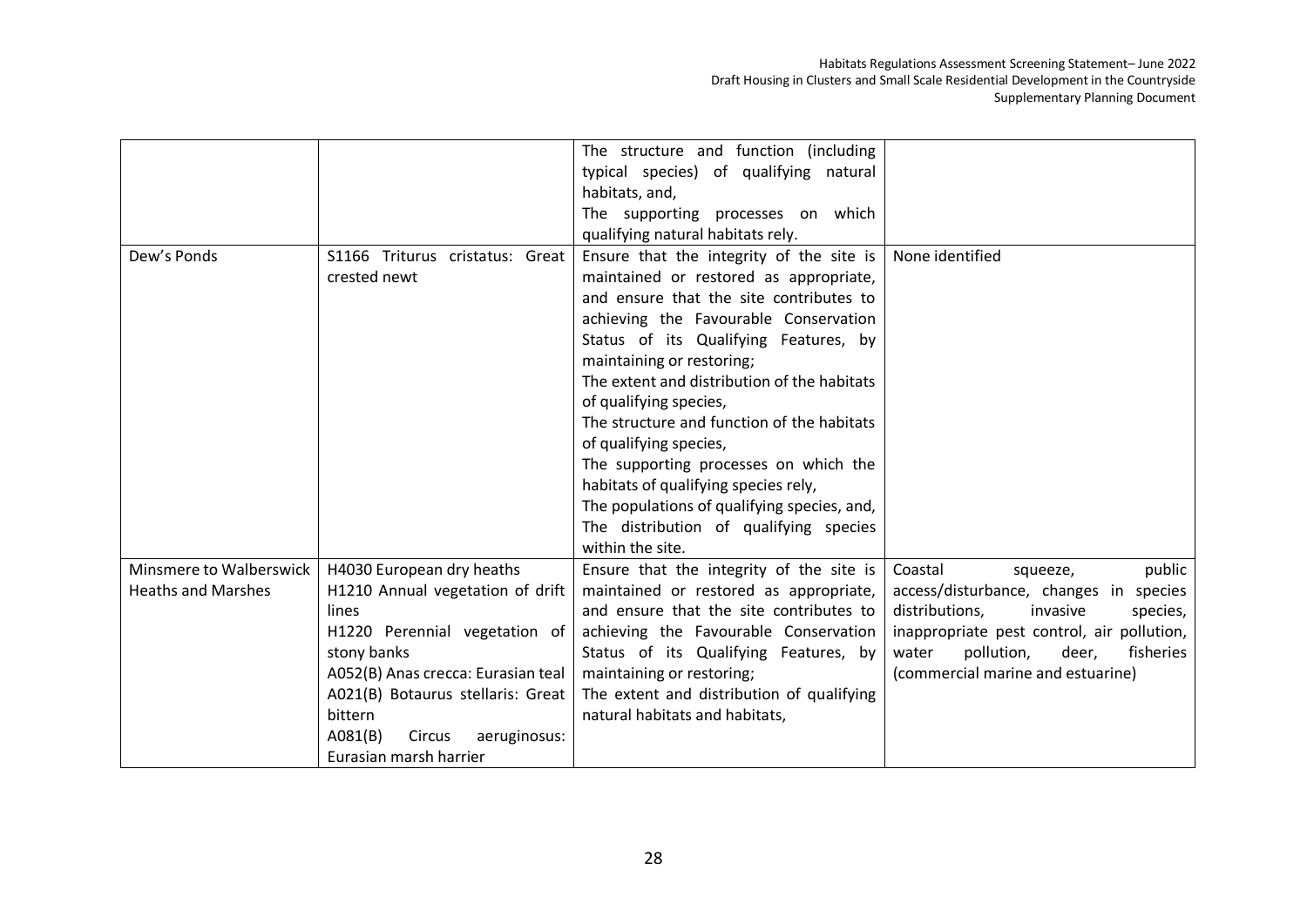|                              | A082(NB) Circus cyaneus: Hen      | The structure and function (including     |                                               |
|------------------------------|-----------------------------------|-------------------------------------------|-----------------------------------------------|
|                              | harrier                           | typical species) of qualifying natural    |                                               |
|                              | A224(B) Caprimulgus europaeus:    | habitats, and,                            |                                               |
|                              | European nightjar                 | The supporting processes on which         |                                               |
|                              | A056(B) Anas clypeata: Northern   | qualifying natural habitats rely.         |                                               |
|                              | shoveler                          |                                           |                                               |
|                              | A056(NB) Anas clypeata: Northern  |                                           |                                               |
|                              | shoveler                          |                                           |                                               |
|                              | A051(B) Anas strepera: Gadwall    |                                           |                                               |
|                              | A051(NB) Anas strepera: Gadwall   |                                           |                                               |
|                              | A132(B) Recurvirostra avosetta:   |                                           |                                               |
|                              | Pied avocet                       |                                           |                                               |
|                              | A195(B) Sterna albifrons: Little  |                                           |                                               |
|                              | tern                              |                                           |                                               |
|                              | albifrons<br>A394(NB)<br>Anser    |                                           |                                               |
|                              | albifrons: Greater white-fronted  |                                           |                                               |
|                              | goose                             |                                           |                                               |
| <b>Orfordness</b><br>Shingle | H1150: Coastal Lagoons            | Ensure that the integrity of the site is  | Not identified in Suffolk Coastal Final Draft |
| Street                       | H1210: Annual vegetation of drift | maintained or restored as appropriate,    | Local Plan HRA.                               |
|                              | lines                             | and ensure that the site contributes to   |                                               |
|                              | H1220: Perennial vegetation of    | achieving the Favourable Conservation     |                                               |
|                              | stony banks; Coastal shingle      | Status of its Qualifying Features by      |                                               |
|                              | vegetation outside the reach of   | maintaining or restoring:                 |                                               |
|                              | waves                             | The extent and distribution of qualifying |                                               |
|                              |                                   | natural habitats;                         |                                               |
|                              |                                   | The structure and function (including     |                                               |
|                              |                                   | typical species) of qualifying natural    |                                               |
|                              |                                   | habitats; and                             |                                               |
|                              |                                   | The supporting processes on which         |                                               |
|                              |                                   | qualifying natural habitats rely.         |                                               |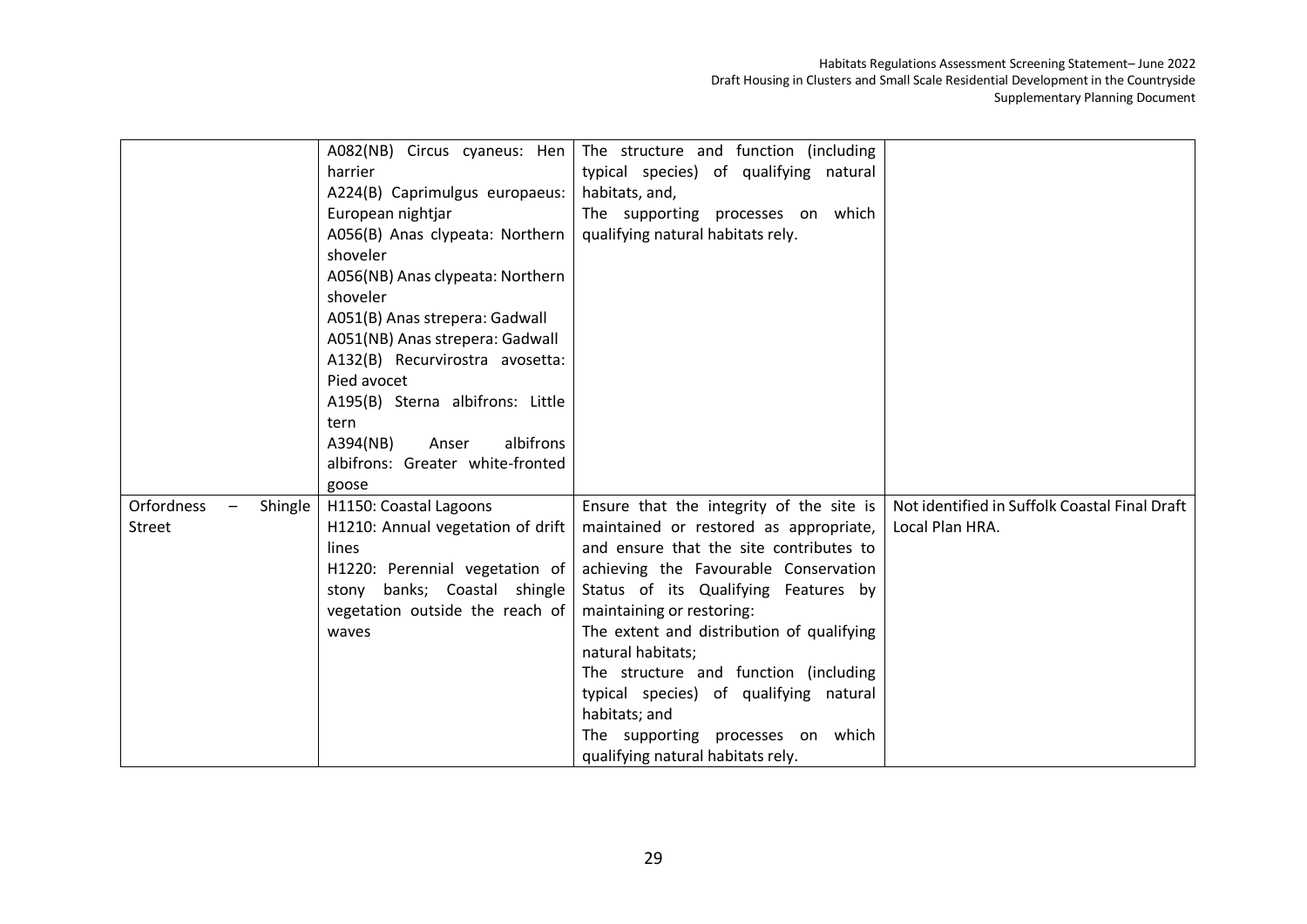| Staverton Park and The | H9190: Old acidophilous oak        | Ensure that the integrity of the site is    | Woodland<br>management,<br>disease,       |
|------------------------|------------------------------------|---------------------------------------------|-------------------------------------------|
| Thicks, Wantisden      | woods with Quercus robur on        | maintained or restored as appropriate,      | atmospheric pollution.                    |
|                        | sandy plains; Dry oak-dominated    | and ensure that the site contributes to     |                                           |
|                        | woodland.                          | achieving the Favourable Conservation       |                                           |
|                        |                                    | Status of its Qualifying Features by        |                                           |
|                        |                                    |                                             |                                           |
|                        |                                    | maintaining or restoring:                   |                                           |
|                        |                                    | The extent and distribution of qualifying   |                                           |
|                        |                                    | natural habitats;                           |                                           |
|                        |                                    | The structure and function (including       |                                           |
|                        |                                    | typical species) of qualifying natural      |                                           |
|                        |                                    | habitats; and                               |                                           |
|                        |                                    | The supporting processes on which           |                                           |
|                        |                                    | qualifying natural habitats rely.           |                                           |
| The Broads             | H7210# Calcareous fens with        | Ensure that the integrity of the site is    | Water pollution, climate change, invasive |
|                        | Cladium mariscus and species of    | maintained or restored as appropriate,      | species, siltation, inappropriate water   |
|                        | the Caricion davallianae           | and ensure that the site contributes to     | levels, hydrological changes,<br>water    |
|                        | S1016<br>Vertigo<br>moulinsiana:   | achieving the Favourable Conservation       | abstraction, change in land management,   |
|                        | Desmoulin's whorl snail            | Status of its Qualifying Features, by       | ditch<br>inappropriate<br>management,     |
|                        | H7230 Alkaline fens                | maintaining or restoring;                   | inappropriate scrub control, changes in   |
|                        | H6410 Molinia meadows on           | The extent and distribution of qualifying   | species<br>distributions,<br>public       |
|                        | calcareous, peaty or clayey-silt-  | natural habitats and habitats of qualifying | access/disturbance,<br>undergrazing,      |
|                        | laden soils (Molinion caeruleae)   | species,                                    | drainage, direct impact from 3rd party    |
|                        | H91E0# Alluvial forests with Alnus | The structure and function (including       |                                           |
|                        | glutinosa and Fraxinus excelsior   | typical species) of qualifying natural      |                                           |
|                        | (Alno-Padion, Alnion incanae,      | habitats,                                   |                                           |
|                        | Salicion albae)                    | The structure and function of the habitats  |                                           |
|                        | H7140 Transition<br>mires and      | of qualifying species,                      |                                           |
|                        | quaking bogs                       | The supporting processes on which           |                                           |
|                        |                                    | qualifying natural habitats and the         |                                           |
|                        |                                    | habitats of qualifying species rely,        |                                           |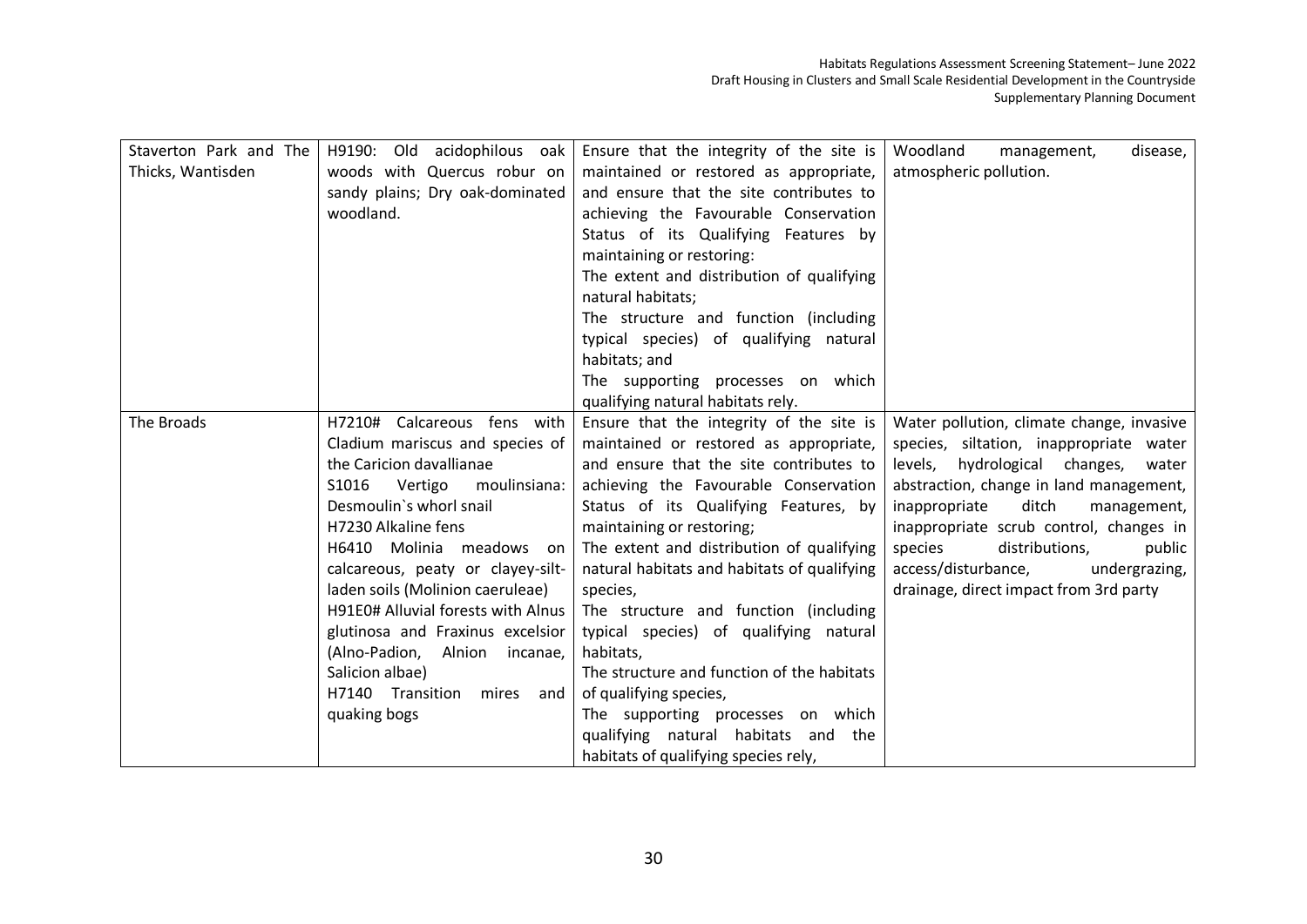|                                 | H3140 Hard oligo-mesotrophic       | The populations of qualifying species, and, |                                              |
|---------------------------------|------------------------------------|---------------------------------------------|----------------------------------------------|
|                                 | waters with benthic vegetation of  | The distribution of qualifying species      |                                              |
|                                 | Chara spp                          | within the site.                            |                                              |
|                                 | H3150 Natural eutrophic lakes      |                                             |                                              |
|                                 | Magnopotamion<br>with<br><b>or</b> |                                             |                                              |
|                                 | Hydrocharition-type vegetation     |                                             |                                              |
|                                 | S1355 Lutra lutra: Otter           |                                             |                                              |
|                                 | S1903 Liparis loeselii: Fen orchid |                                             |                                              |
|                                 | S4056 Anisus vorticulus: Little    |                                             |                                              |
|                                 | ramshorn whirlpool snail           |                                             |                                              |
| <b>Special Protection Areas</b> |                                    |                                             |                                              |
| Alde-Ore Estuary                | A081: Eurasian marsh harrier       | Ensure that the integrity of the site is    | public<br>Hydrological<br>changes,           |
| (also Ramsar site)              | (breeding)                         | maintained or restored as appropriate,      | access/disturbance, inappropriate coastal    |
|                                 | A132: Pied avocet (non-breeding)   | and ensure that the site contributes to     | management,<br>coastal<br>squeeze,           |
|                                 | A132: Pied avocet (breeding)       | achieving the aims of the Wild Birds        | inappropriate pest control, changes in       |
|                                 | A151: Ruff (non-breeding)          | Directive, by maintaining or restoring:     | species distributions, invasive species, air |
|                                 | A162: Common redshank (non-        | The extent and distribution of the habitats | pollution, fisheries (commercial marine      |
|                                 | breeding)                          | of the qualifying features;                 | and estuarine)                               |
|                                 | A183: Lesser black-backed gull     | The structure and function of the habitats  | (Alde-Ore and Butley Estuaries SAC and       |
|                                 | (breeding)                         | of the qualifying features;                 | Alde-Ore SPA)                                |
|                                 | A191: Sandwich tern (breeding)     | The supporting processes on which the       |                                              |
|                                 | A195: Little tern (breeding)       | habitats of the qualifying features rely;   |                                              |
|                                 |                                    | The population of each of the qualifying    |                                              |
|                                 |                                    | features; and                               |                                              |
|                                 |                                    | The distribution of the qualifying features |                                              |
|                                 |                                    | within the site.                            |                                              |
|                                 |                                    |                                             |                                              |
| Benacre<br>Easton  <br>to       | H1150# Coastal lagoons,            | Ensure that the integrity of the site is    | Public<br>access/disturbance,<br>water       |
| <b>Bavents</b>                  | A195(B) Sterna albifrons: Little   | maintained or restored as appropriate,      | pollution, physical modification, changes    |
|                                 | tern                               | and ensure that the site contributes to     |                                              |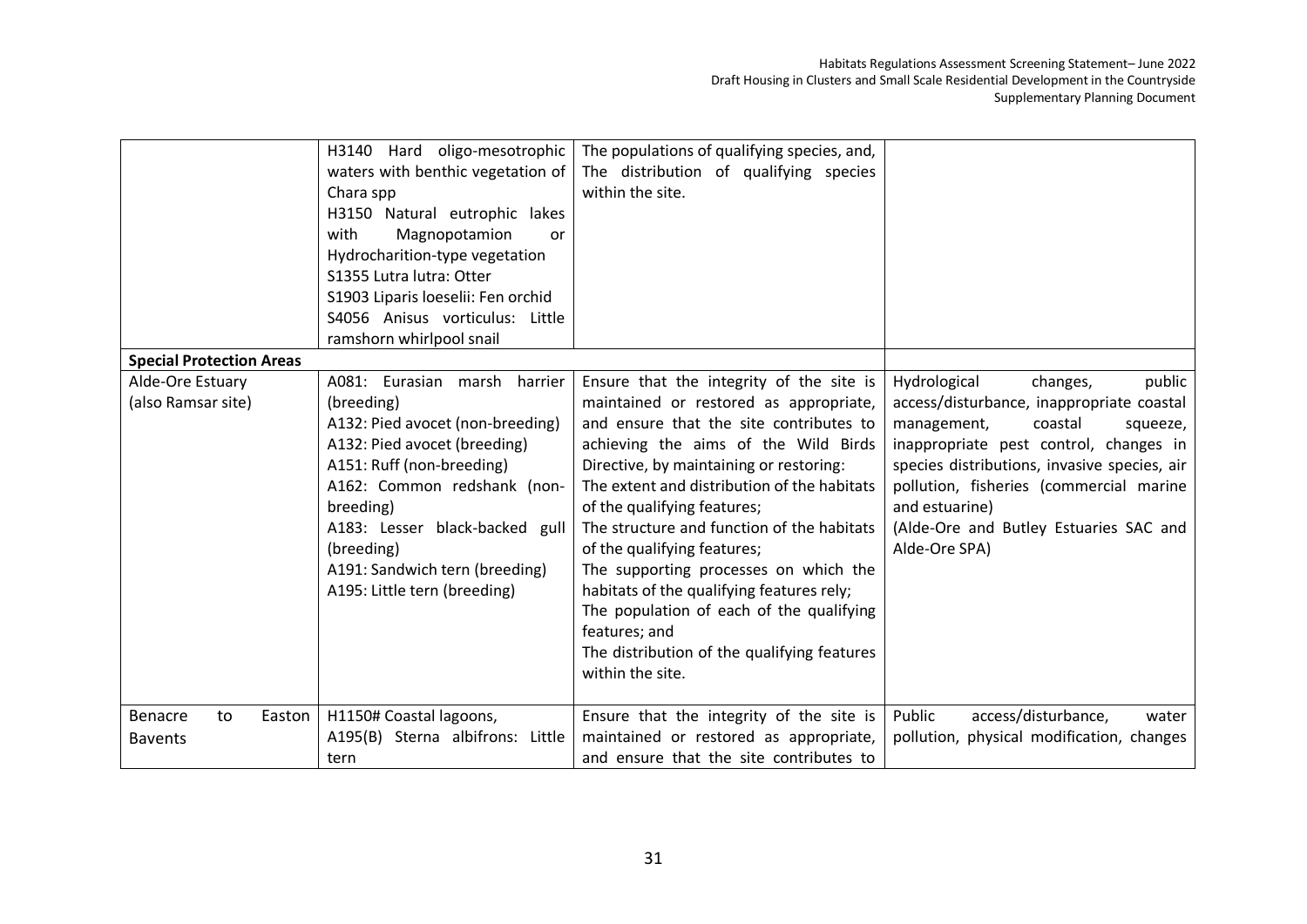|                         | A021(B) Botaurus stellaris: Great  | achieving the aims of the Wild Birds        | in species distributions, fisheries (marine |
|-------------------------|------------------------------------|---------------------------------------------|---------------------------------------------|
|                         | bittern                            | Directive, by maintaining or restoring;     | and estuarine).                             |
|                         | AO81(B)<br>Circus<br>aeruginosus:  | The extent and distribution of the habitats |                                             |
|                         | Eurasian marsh harrier             | of the qualifying features,                 |                                             |
|                         |                                    | The structure and function of the habitats  |                                             |
|                         |                                    | of the qualifying features,                 |                                             |
|                         |                                    | The supporting processes on which the       |                                             |
|                         |                                    | habitats of the qualifying features rely,   |                                             |
|                         |                                    | The population of each of the qualifying    |                                             |
|                         |                                    | features, and,                              |                                             |
|                         |                                    | The distribution of the qualifying features |                                             |
|                         |                                    | within the site.                            |                                             |
| Broadlands (also Ramsar | H7210# Calcareous fens with        | Ensure that the integrity of the site is    | Water pollution, climate change, invasive   |
| site)                   | Cladium mariscus and species of    | maintained or restored as appropriate,      | species, siltation, inappropriate water     |
|                         | the Caricion davallianae           | and ensure that the site contributes to     | levels, hydrological changes, water         |
|                         | S1016<br>Vertigo<br>moulinsiana:   | achieving the Favourable Conservation       | abstraction, change in land management,     |
|                         | Desmoulin's whorl snail            | Status of its Qualifying Features, by       | inappropriate<br>ditch<br>management,       |
|                         | H7230 Alkaline fens                | maintaining or restoring;                   | inappropriate scrub control, changes in     |
|                         | H6410 Molinia meadows on           | The extent and distribution of qualifying   | species<br>distributions,<br>public         |
|                         | calcareous, peaty or clayey-silt-  | natural habitats and habitats of qualifying | access/disturbance,<br>undergrazing,        |
|                         | laden soils (Molinion caeruleae)   | species,                                    | drainage, direct impact from 3rd party      |
|                         | H91E0# Alluvial forests with Alnus | The structure and function (including       |                                             |
|                         | glutinosa and Fraxinus excelsior   | typical species) of qualifying natural      |                                             |
|                         | (Alno-Padion, Alnion incanae,      | habitats,                                   |                                             |
|                         | Salicion albae)                    | The structure and function of the habitats  |                                             |
|                         | H7140 Transition mires and         | of qualifying species,                      |                                             |
|                         | quaking bogs                       | The supporting processes on which           |                                             |
|                         | H3140 Hard oligo-mesotrophic       | qualifying natural habitats and the         |                                             |
|                         | waters with benthic vegetation of  | habitats of qualifying species rely,        |                                             |
|                         | Chara spp                          | The populations of qualifying species, and, |                                             |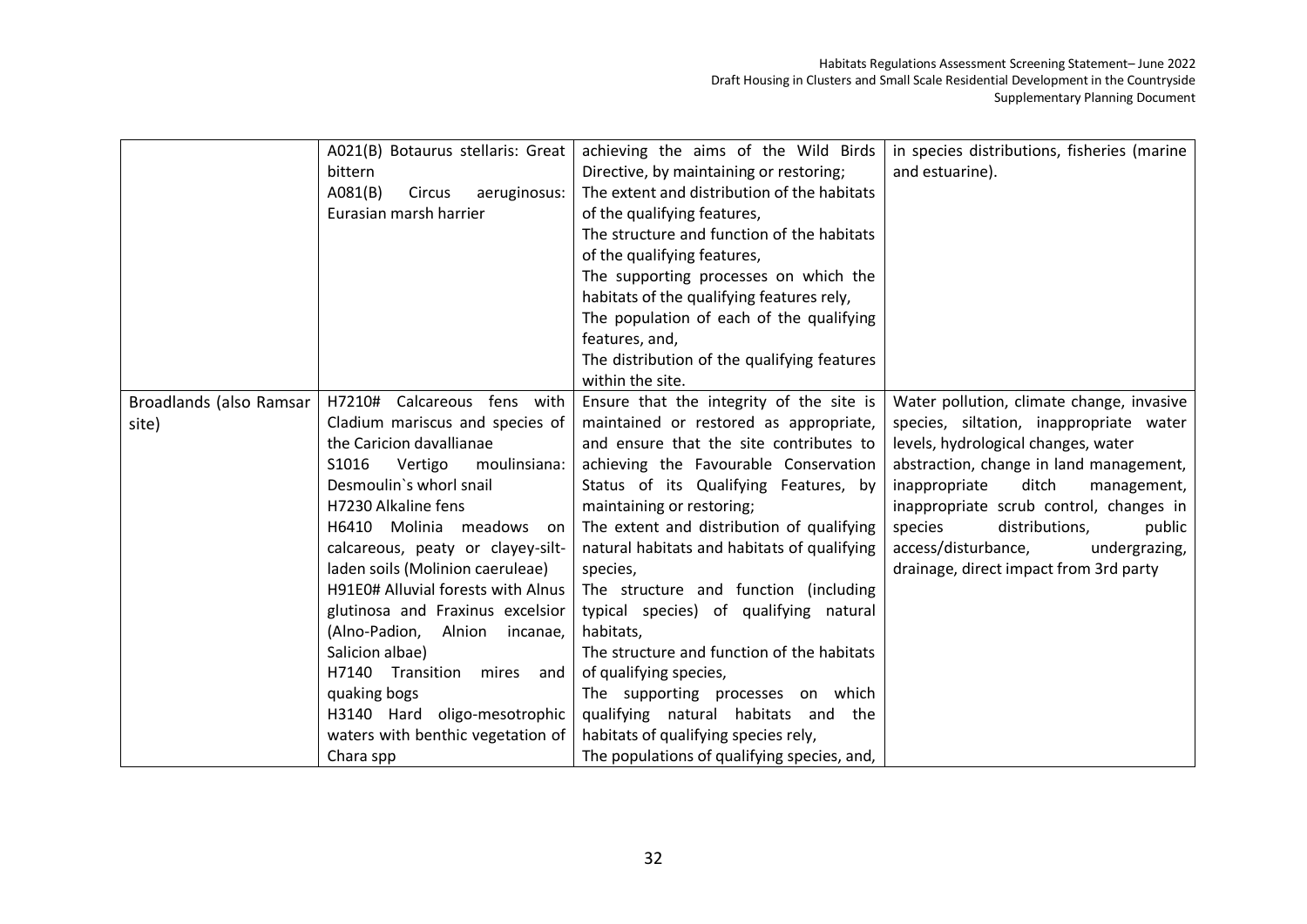|                                     | H3150 Natural eutrophic lakes<br>with<br>Magnopotamion<br>or<br>Hydrocharition-type vegetation<br>S1355 Lutra lutra: Otter<br>S1903 Liparis loeselii: Fen orchid<br>S4056 Anisus vorticulus: Little<br>ramshorn whirlpool snail | The distribution of qualifying species<br>within the site.                                                                                                                                                                                                                                                                                                                                                                                                                                                                                                                                        |                                                                                            |
|-------------------------------------|---------------------------------------------------------------------------------------------------------------------------------------------------------------------------------------------------------------------------------|---------------------------------------------------------------------------------------------------------------------------------------------------------------------------------------------------------------------------------------------------------------------------------------------------------------------------------------------------------------------------------------------------------------------------------------------------------------------------------------------------------------------------------------------------------------------------------------------------|--------------------------------------------------------------------------------------------|
| Deben Estuary<br>(also Ramsar site) | A046a: Dark bellied brent goose<br>(non-breeding)<br>A132: Pied avocet (non-breeding)                                                                                                                                           | Ensure that the integrity of the site is<br>maintained or restored as appropriate,<br>and ensure that the site contributes to<br>achieving the aims of the Wild Birds<br>Directive, by maintaining or restoring:<br>The extent and distribution of the habitats<br>of the qualifying features;<br>The structure and function of the habitats<br>of the qualifying features;<br>The supporting processes on which the<br>habitats of the qualifying features rely;<br>The population of each of the qualifying<br>features; and<br>The distribution of the qualifying features<br>within the site. | Coastal squeeze, disturbance to birds,<br>water and air pollution.                         |
| <b>Outer Thames Estuary</b>         | A001: Red-throated Diver (Non-<br>breeding)<br>A195: Common Tern (Breeding)<br>A193: Little Tern (Breeding)                                                                                                                     | Ensure that the integrity of the site is<br>maintained or restored as appropriate,<br>and ensure that the site contributes to<br>achieving the aims of the Wild Birds<br>Directive, by maintaining or restoring:<br>The extent and distribution of the habitats<br>of the qualifying features;                                                                                                                                                                                                                                                                                                    | Not identified in Suffolk Coastal Final Draft<br>Local Plan HRA. SIP identifies fisheries. |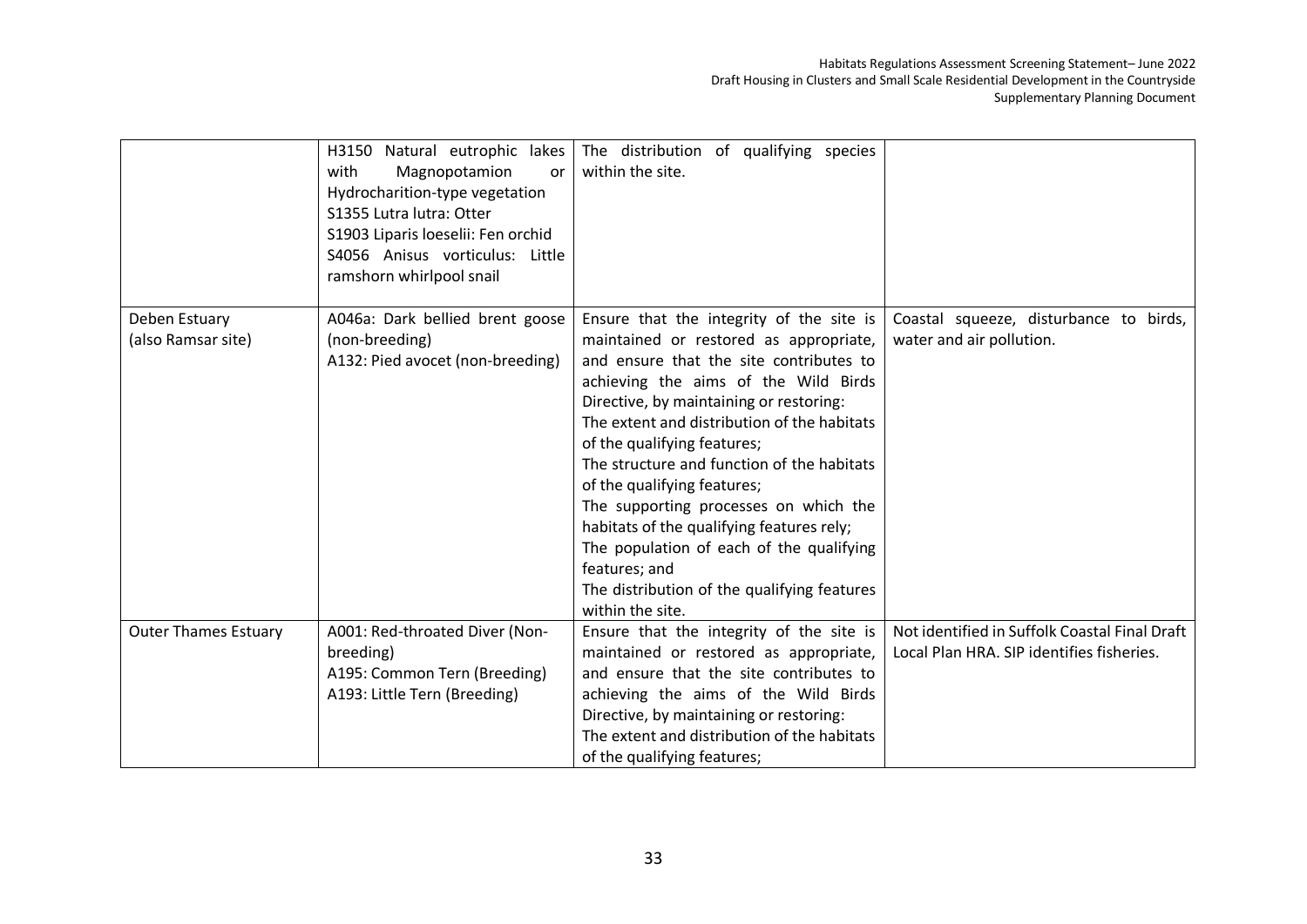|                                                  |                                                                                                                                                                                                                                                                                                                                                                                                                                                                                                                                                | The structure and function of the habitats<br>of the qualifying features;<br>The supporting processes on which the<br>habitats of the qualifying features rely;<br>The population of each of the qualifying<br>features; and<br>The distribution of the qualifying features<br>within the site.                                                                                                                                                                                                                                                                                                    |                                                                                                                                                                                                                                                   |
|--------------------------------------------------|------------------------------------------------------------------------------------------------------------------------------------------------------------------------------------------------------------------------------------------------------------------------------------------------------------------------------------------------------------------------------------------------------------------------------------------------------------------------------------------------------------------------------------------------|----------------------------------------------------------------------------------------------------------------------------------------------------------------------------------------------------------------------------------------------------------------------------------------------------------------------------------------------------------------------------------------------------------------------------------------------------------------------------------------------------------------------------------------------------------------------------------------------------|---------------------------------------------------------------------------------------------------------------------------------------------------------------------------------------------------------------------------------------------------|
| Minsmere to<br>Walberswick (also<br>Ramsar site) | H4030 European dry heaths<br>H1210 Annual vegetation of drift<br>lines<br>H1220 Perennial vegetation of<br>stony banks<br>A052(B) Anas crecca: Eurasian<br>teal<br>A021(B) Botaurus stellaris: Great<br>bittern<br>A081(B) Circus aeruginosus:<br>Eurasian marsh harrier<br>A082(NB) Circus cyaneus: Hen<br>harrier<br>A224(B) Caprimulgus europaeus:<br>European nightjar<br>A056(B) Anas clypeata: Northern<br>shoveler<br>A056(NB) Anas clypeata:<br>Northern shoveler<br>A051(B) Anas strepera: Gadwall<br>A051(NB) Anas strepera: Gadwall | Ensure that the integrity of the site is<br>maintained or restored as appropriate,<br>and ensure that the site contributes to<br>achieving the aims of the Wild Birds<br>Directive, by maintaining or restoring;<br>The extent and distribution of the habitats<br>of the qualifying features,<br>The structure and function of the habitats<br>of the qualifying features,<br>The supporting processes on which the<br>habitats of the qualifying features rely,<br>The population of each of the qualifying<br>features, and,<br>The distribution of the qualifying features<br>within the site. | public<br>Coastal<br>squeeze,<br>access/disturbance, changes in species<br>distributions,<br>invasive<br>species,<br>inappropriate pest control, air pollution,<br>pollution,<br>water<br>deer,<br>fisheries<br>(commercial marine and estuarine) |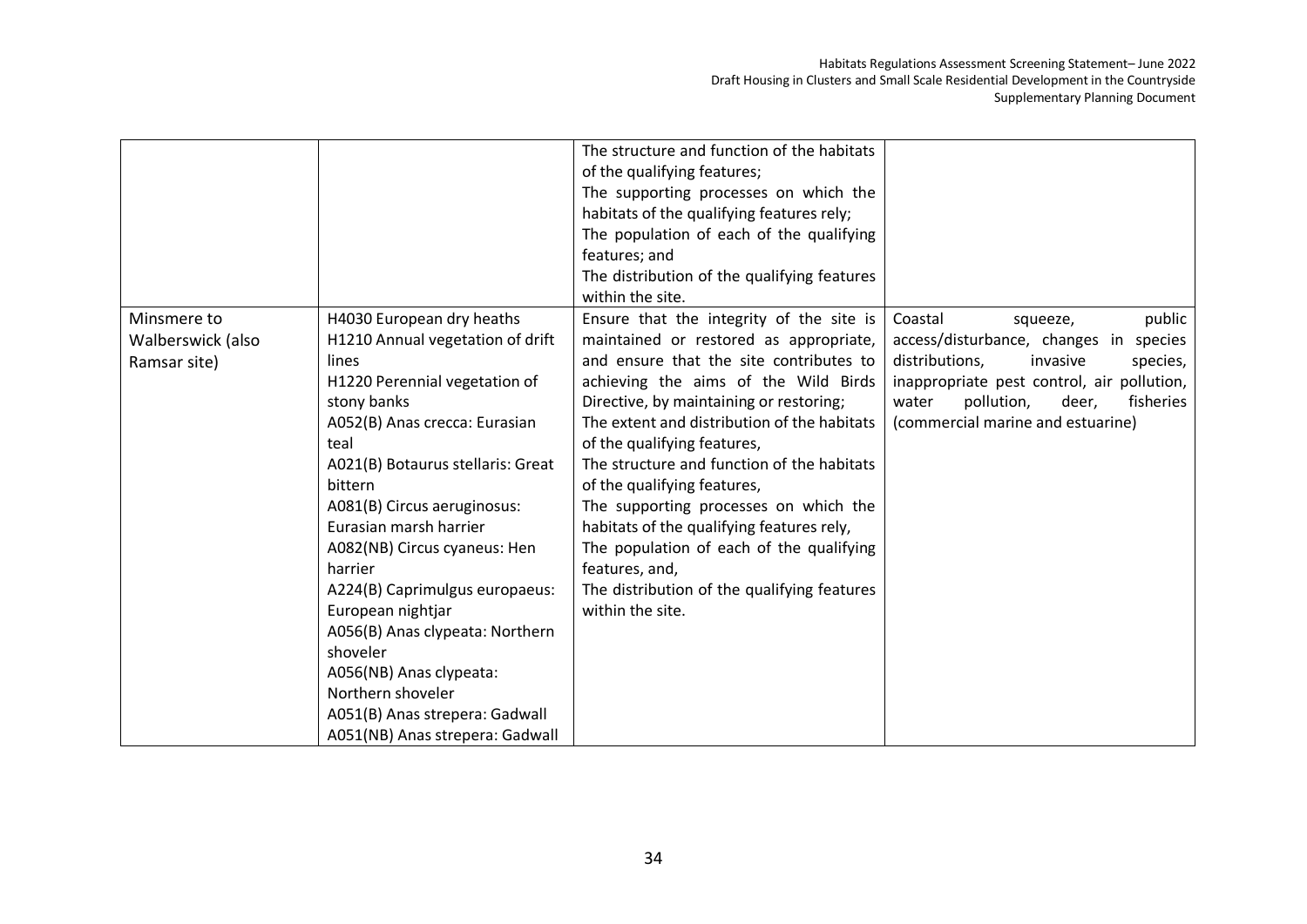|                             | A132(B) Recurvirostra avosetta:<br>Pied avocet<br>A195(B) Sterna albifrons: Little<br>tern<br>A394(NB) Anser albifrons<br>albifrons: Greater white-fronted<br>goose |                                                                                                                                                                                                                                                                                                                                                                                                                                                                                                                                                                                                    |                                                                                                                               |
|-----------------------------|---------------------------------------------------------------------------------------------------------------------------------------------------------------------|----------------------------------------------------------------------------------------------------------------------------------------------------------------------------------------------------------------------------------------------------------------------------------------------------------------------------------------------------------------------------------------------------------------------------------------------------------------------------------------------------------------------------------------------------------------------------------------------------|-------------------------------------------------------------------------------------------------------------------------------|
| <b>Outer Thames Estuary</b> | A001 (W) Gavia stellate Red-<br>throated Diver<br>A195 (B) Sterna hirundo Common<br>Tern<br>A193 (B) Sternula albifrons Little<br><b>Tern</b>                       | Ensure that the integrity of the site is<br>maintained or restored as appropriate,<br>and ensure that the site contributes to<br>achieving the aims of the Wild Birds<br>Directive, by maintaining or restoring;<br>The extent and distribution of the habitats<br>of the qualifying features,<br>The structure and function of the habitats<br>of the qualifying features,<br>The supporting processes on which the<br>habitats of the qualifying features rely,<br>The population of each of the qualifying<br>features, and,<br>The distribution of the qualifying features<br>within the site. | Not identified in Suffolk Coastal Final Draft<br>Local Plan HRA. SIP identifies fisheries.                                    |
| Sandlings                   | A224:<br>nightjar<br>European<br>(breeding)<br>A246: Woodlark (breeding)                                                                                            | Ensure that the integrity of the site is<br>maintained or restored as appropriate,<br>and ensure that the site contributes to<br>achieving the aims of the Wild Birds<br>Directive, by maintaining or restoring:<br>The extent and distribution of the habitats<br>of the qualifying features;                                                                                                                                                                                                                                                                                                     | Changes<br>species<br>distributions,<br>in<br>inappropriate scrub control, deer, air<br>pollution, public access/disturbance. |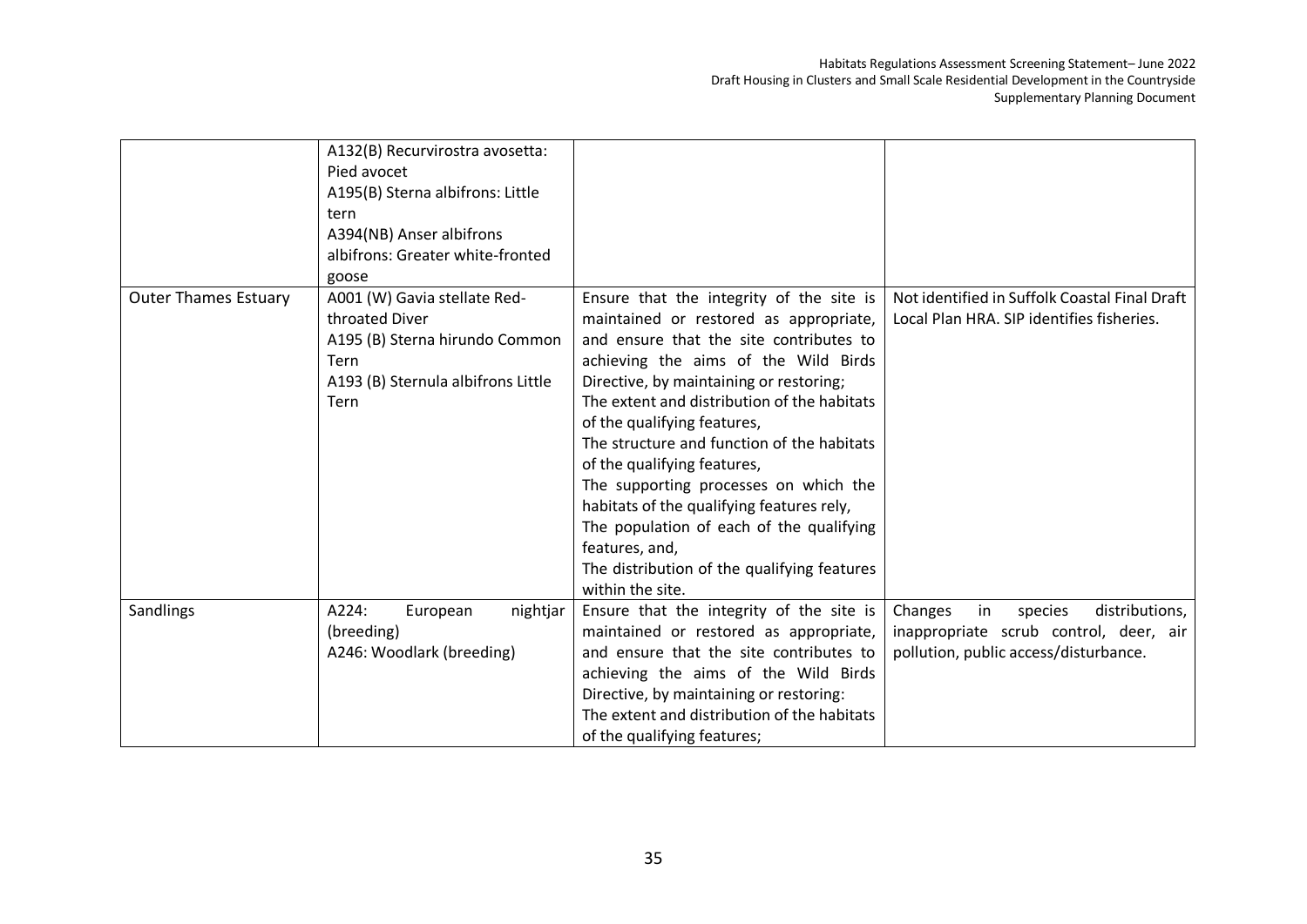|                                                               | The supporting processes on which the                                                                                                                |                                                                                                                                                                                                                                                                                                                                                                                                                                                                                         |
|---------------------------------------------------------------|------------------------------------------------------------------------------------------------------------------------------------------------------|-----------------------------------------------------------------------------------------------------------------------------------------------------------------------------------------------------------------------------------------------------------------------------------------------------------------------------------------------------------------------------------------------------------------------------------------------------------------------------------------|
|                                                               | habitats of the qualifying features rely;                                                                                                            |                                                                                                                                                                                                                                                                                                                                                                                                                                                                                         |
|                                                               | The population of each of the qualifying                                                                                                             |                                                                                                                                                                                                                                                                                                                                                                                                                                                                                         |
|                                                               | features; and                                                                                                                                        |                                                                                                                                                                                                                                                                                                                                                                                                                                                                                         |
|                                                               |                                                                                                                                                      |                                                                                                                                                                                                                                                                                                                                                                                                                                                                                         |
|                                                               | within the site.                                                                                                                                     |                                                                                                                                                                                                                                                                                                                                                                                                                                                                                         |
| Stour and Orwell Estuaries<br>A046a: Dark bellied brent goose |                                                                                                                                                      | Coastal squeeze, disturbance to birds, air                                                                                                                                                                                                                                                                                                                                                                                                                                              |
| (non-breeding)                                                |                                                                                                                                                      | pollution and new development.                                                                                                                                                                                                                                                                                                                                                                                                                                                          |
| A054: Northern pintail                                        | and ensure that the site contributes to                                                                                                              |                                                                                                                                                                                                                                                                                                                                                                                                                                                                                         |
| breeding)                                                     | achieving the aims of the Wild Birds                                                                                                                 |                                                                                                                                                                                                                                                                                                                                                                                                                                                                                         |
| A132: Pied avocet (non-breeding)                              | Directive, by maintaining or restoring:                                                                                                              |                                                                                                                                                                                                                                                                                                                                                                                                                                                                                         |
|                                                               | The extent and distribution of the habitats                                                                                                          |                                                                                                                                                                                                                                                                                                                                                                                                                                                                                         |
| A143: Red knot (non-breeding)                                 |                                                                                                                                                      |                                                                                                                                                                                                                                                                                                                                                                                                                                                                                         |
| A149: Dunlin (non-breeding)                                   | The structure and function of the habitats                                                                                                           |                                                                                                                                                                                                                                                                                                                                                                                                                                                                                         |
|                                                               |                                                                                                                                                      |                                                                                                                                                                                                                                                                                                                                                                                                                                                                                         |
|                                                               |                                                                                                                                                      |                                                                                                                                                                                                                                                                                                                                                                                                                                                                                         |
|                                                               |                                                                                                                                                      |                                                                                                                                                                                                                                                                                                                                                                                                                                                                                         |
|                                                               |                                                                                                                                                      |                                                                                                                                                                                                                                                                                                                                                                                                                                                                                         |
|                                                               |                                                                                                                                                      |                                                                                                                                                                                                                                                                                                                                                                                                                                                                                         |
|                                                               |                                                                                                                                                      |                                                                                                                                                                                                                                                                                                                                                                                                                                                                                         |
|                                                               | within the site.                                                                                                                                     |                                                                                                                                                                                                                                                                                                                                                                                                                                                                                         |
|                                                               | A141: Grey plover (non-breeding)<br>A156: Black-tailed godwit (non-<br>breeding)<br>A162: Common redshank (non-<br>breeding)<br>Waterbird assemblage | The structure and function of the habitats<br>of the qualifying features;<br>The distribution of the qualifying features<br>Ensure that the integrity of the site is<br>maintained or restored as appropriate,<br>(non-<br>of the qualifying features;<br>of the qualifying features;<br>The supporting processes on which the<br>habitats of the qualifying features rely;<br>The population of each of the qualifying<br>features; and<br>The distribution of the qualifying features |